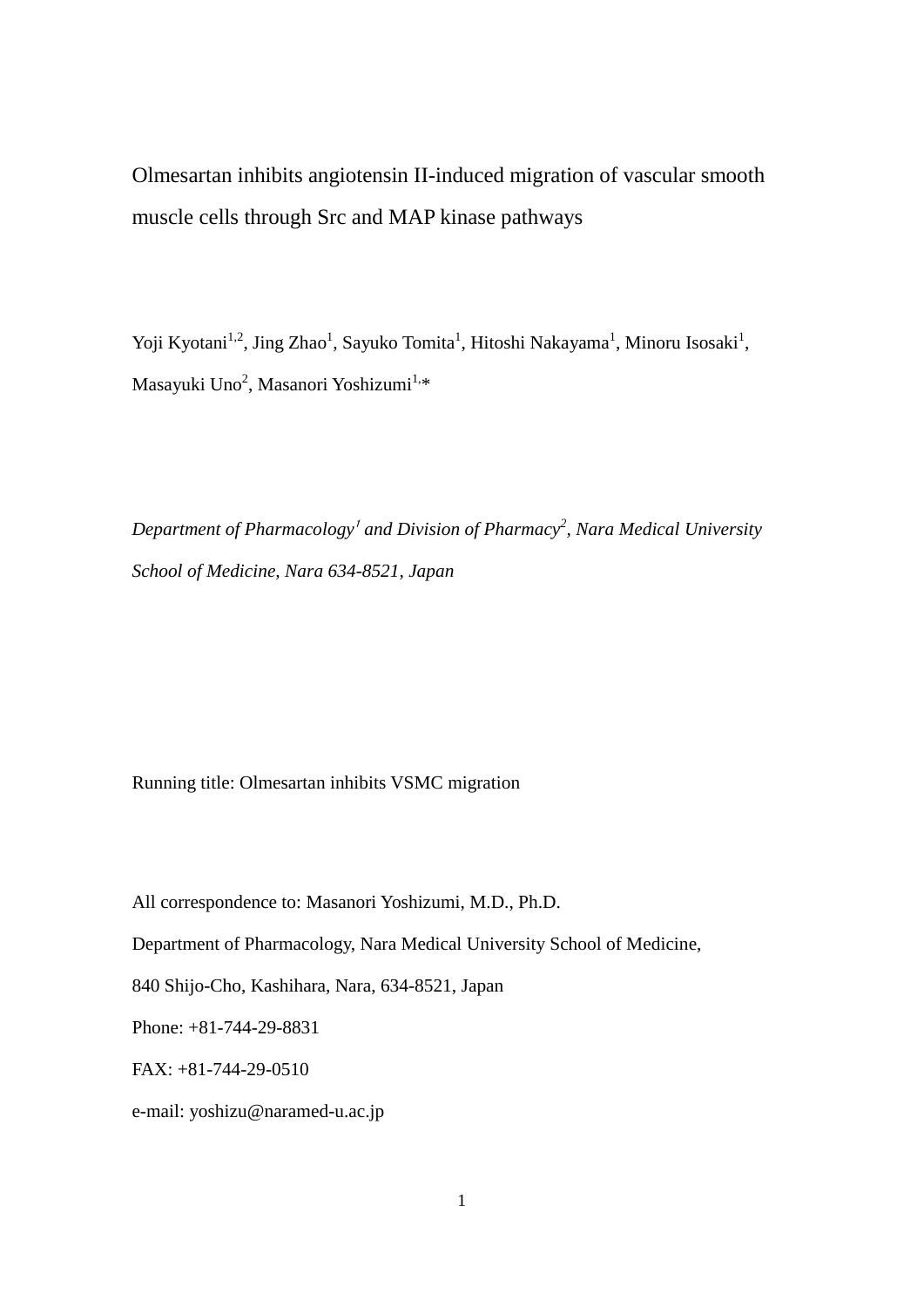#### **Abstract**

Clinical studies have shown that Angiotensin receptor blockers (ARBs) reduce the risk of cardiovascular diseases in hypertensive patients. It is assumed that the reduction of the risk by ARBs may be attributed in part to the inhibition of AII-induced vascular smooth muscle cell (VSMC) migration associated with atherosclerosis. However, the effect of ARBs on AII-induced changes in intracellular signaling and resultant cell migration has not been well established. Here, we investigated the effect of olmesartan, an ARB, on AII-induced extracellular signal-regulated kinases 1/2 (ERK1/2) and c-Jun N-terminal kinase (JNK) activation and rat aortic smooth muscle cell (RASMC) migration. Olmesartan inhibited AII-induced ERK1/2 and JNK activation at lower concentrations (10 nM). On the other hand, PP2, an Src tyrosine kinase inhibitor, also inhibited AII-induced ERK1/2 and JNK activation, but its effect on ERK1/2 was less pronounced than that of olmesartan. Olmesartan, U0126 (an ERK1/2 inhibitor), SP600125 (a JNK inhibitor), and PP2 potently inhibited AII-induced RASMC migration. From these findings, it was inferred that angiotensin receptor blockade by olmesartan results in the inhibition of AII-induced activation of Src, ERK1/2, and JNK in RASMC. Olmesartan may be a potent inhibitor of AII-induced VSMC migration, which may be involved in the progression in atherosclerosis.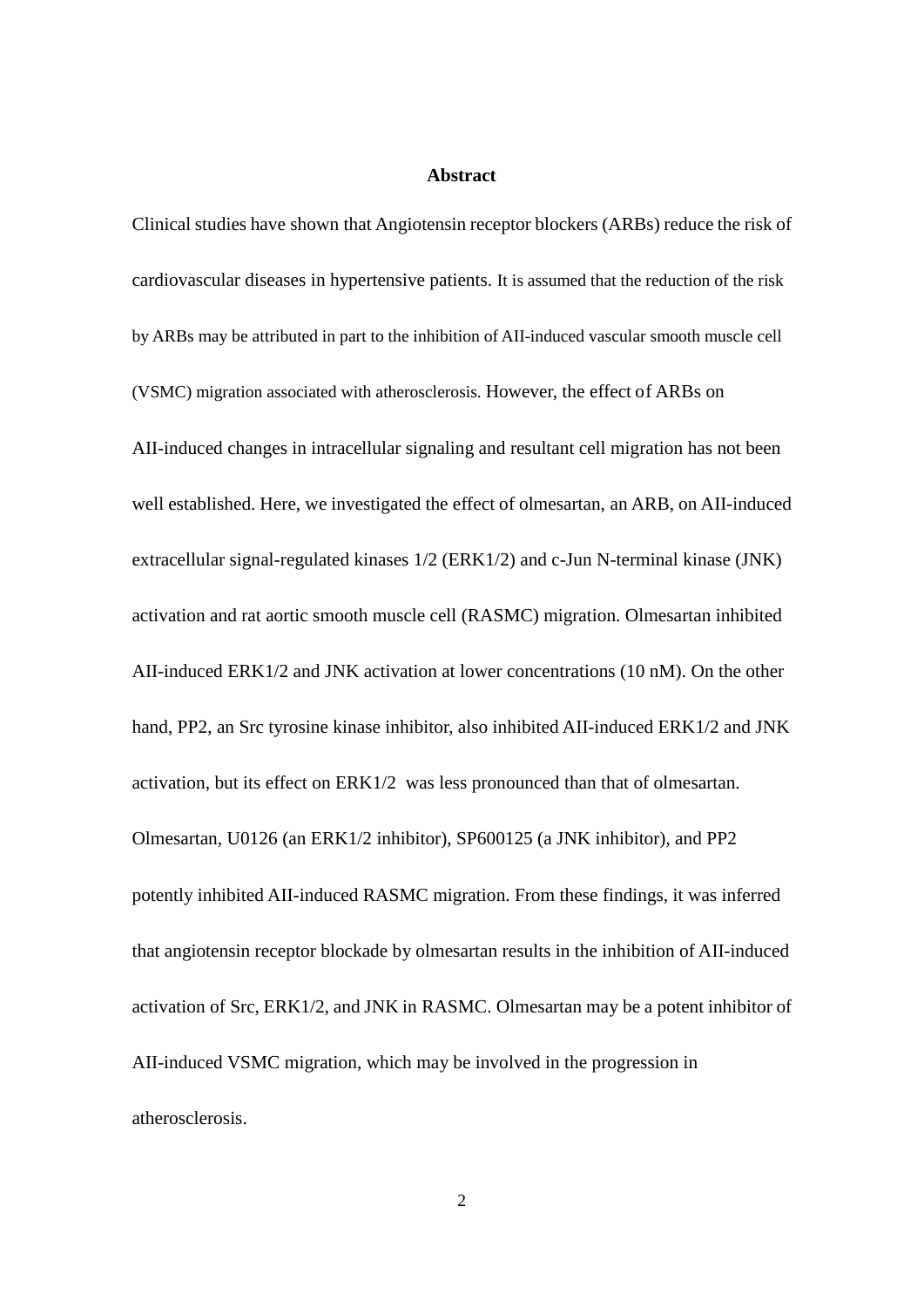**Key words:** angiotensin II, angiotensin receptor blocker, ARB, olmesartan, cell

migration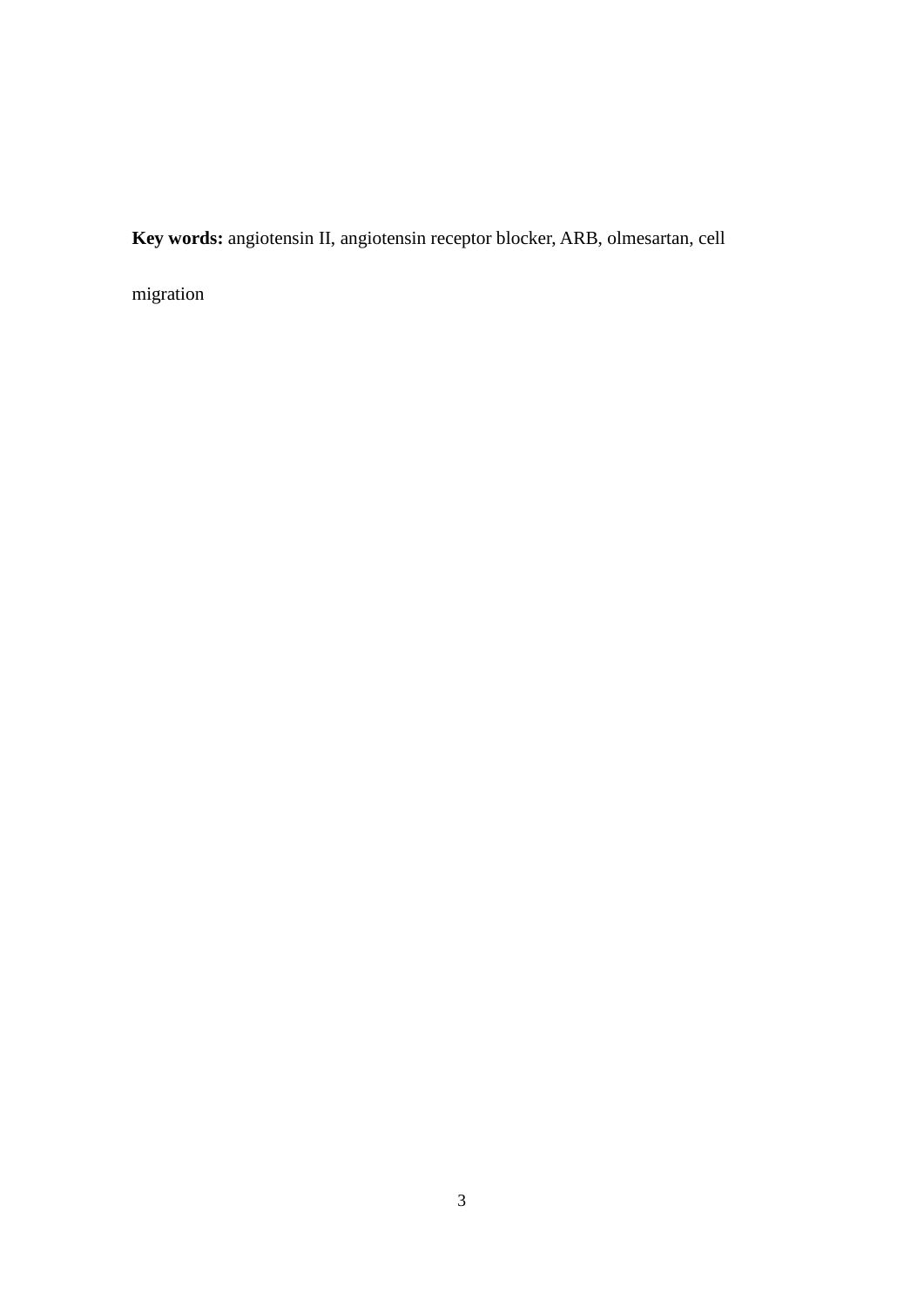## **Introduction**

Angiotensin II (AII) is known to induce hypertension *via* vasoconstriction and stimulation of aldosterone release; it is also associated with vascular remodeling, inflammation, and oxidative stress (1). Vascular remodeling is caused by excessive proliferation and migration of vascular smooth muscle cells (VSMCs), which are the most characteristic pathological features in experimental injury models of atherosclerosis (2, 3), and is an important step in the pathogenesis of atherosclerosis. The above-mentioned effects of AII are mainly mediated by the angiotensin type 1  $(AT<sub>1</sub>)$  receptor at the cell surface. Angiotensin receptor blockers (ARBs), which compete with AII for the binding site of the  $AT_1$  receptor, are used as antihypertensive agents. Large-scale clinical investigations have shown that ARBs are efficient in reducing the risk of cardiovascular and renal complications such as stroke, ischemic heart disease, and diabetic nephrophathy (4–9). Therefore, it has been suggested that ARBs function by blocking the  $AT_1$  receptor and thereby suppressing vascular remodeling and tissue damage caused by the proliferation and migration of VSMC; this effect of ARBs, in turn, brings about a reduction in the risk of cardiovascular and renal events.

AII signaling through the  $AT_1$  receptor involves several pathways, which are associated with G proteins and receptor- and non-receptor-tyrosine kinases; this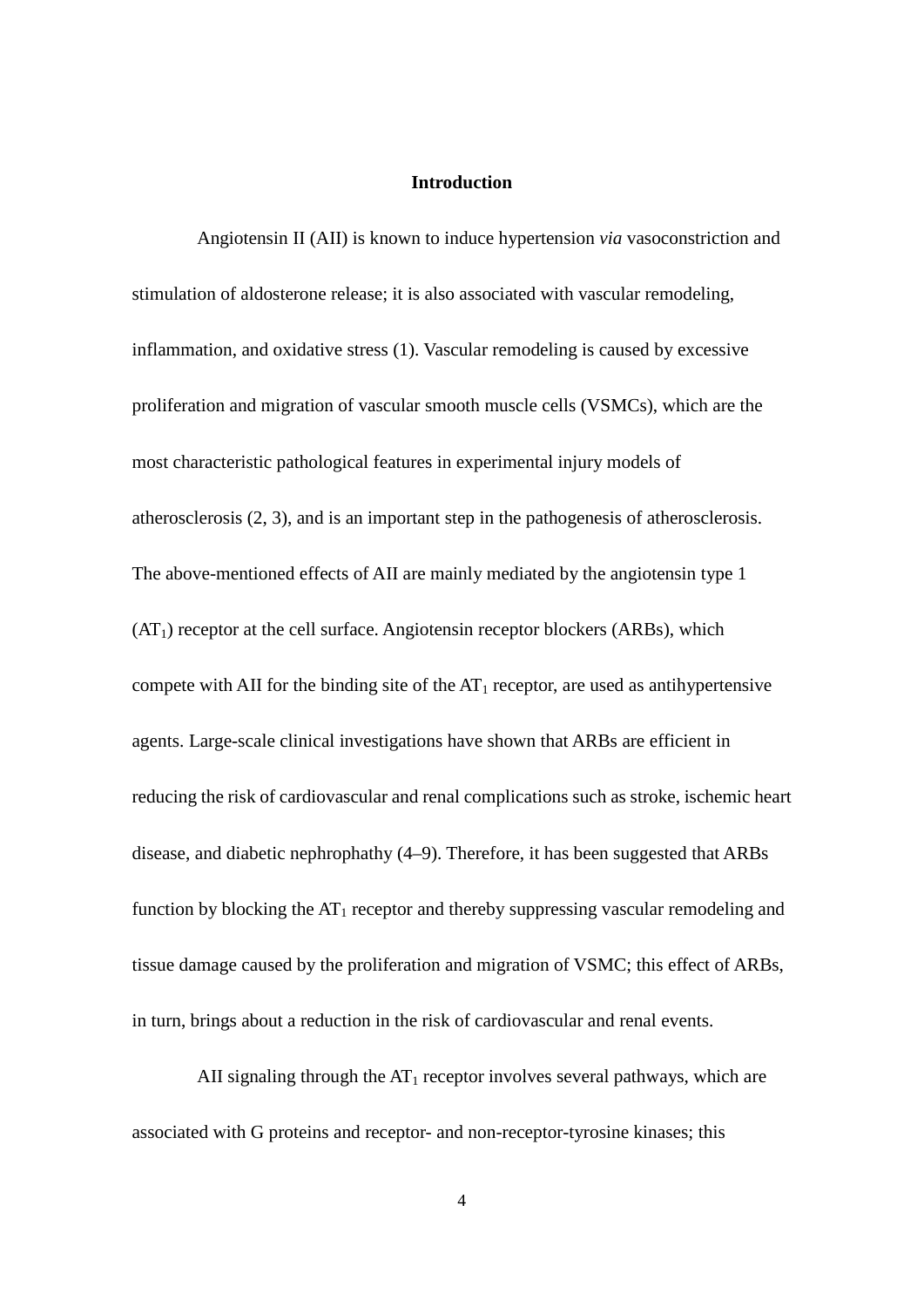signaling also results in various physiological and pathological effects *via* activation of mitogen-activated protein (MAP) kinases, protein kinase C (PKC), NAD(P)H oxidases, and generation of reactive oxygen species (10). MAP kinases are reported to be critical regulatory factors for the growth and migration of various cell types including VSMCs (11–14). It has also been reported that the activation of the MAP kinase family, extracellular signal-regulated kinases 1/2 (ERK1/2) (15), and c-Jun N-terminal kinase (JNK) (16) *via* Src activation is important for AII-induced migration of VSMC (17). Excessive VSMC migration induces vascular wall remodeling or the formation of neointima and thickening of the tunica media; these lead to atherosclerosis, which in turn causes cardiovascular diseases. The role of AII in the pathogenesis of cardiovascular diseases associated with VSMC growth and migration is believed to be executed *via* the activation of these signaling pathways (18).

ARBs inhibit vasoconstriction, aldosterone release, and cell proliferation and migration by blocking the  $AT_1$  receptor. In particular, the inhibitory effect of ARB on AII-induced cell proliferation and migration is considered to be significantly related to the reduction in the risk of cardiovascular diseases. However, the mechanism by which ARB regulates AII-mediated intracellular signaling and resultant cell migration is not well established. Activation of ERK1/2 and JNK, mediated by the phosphorylation of Src,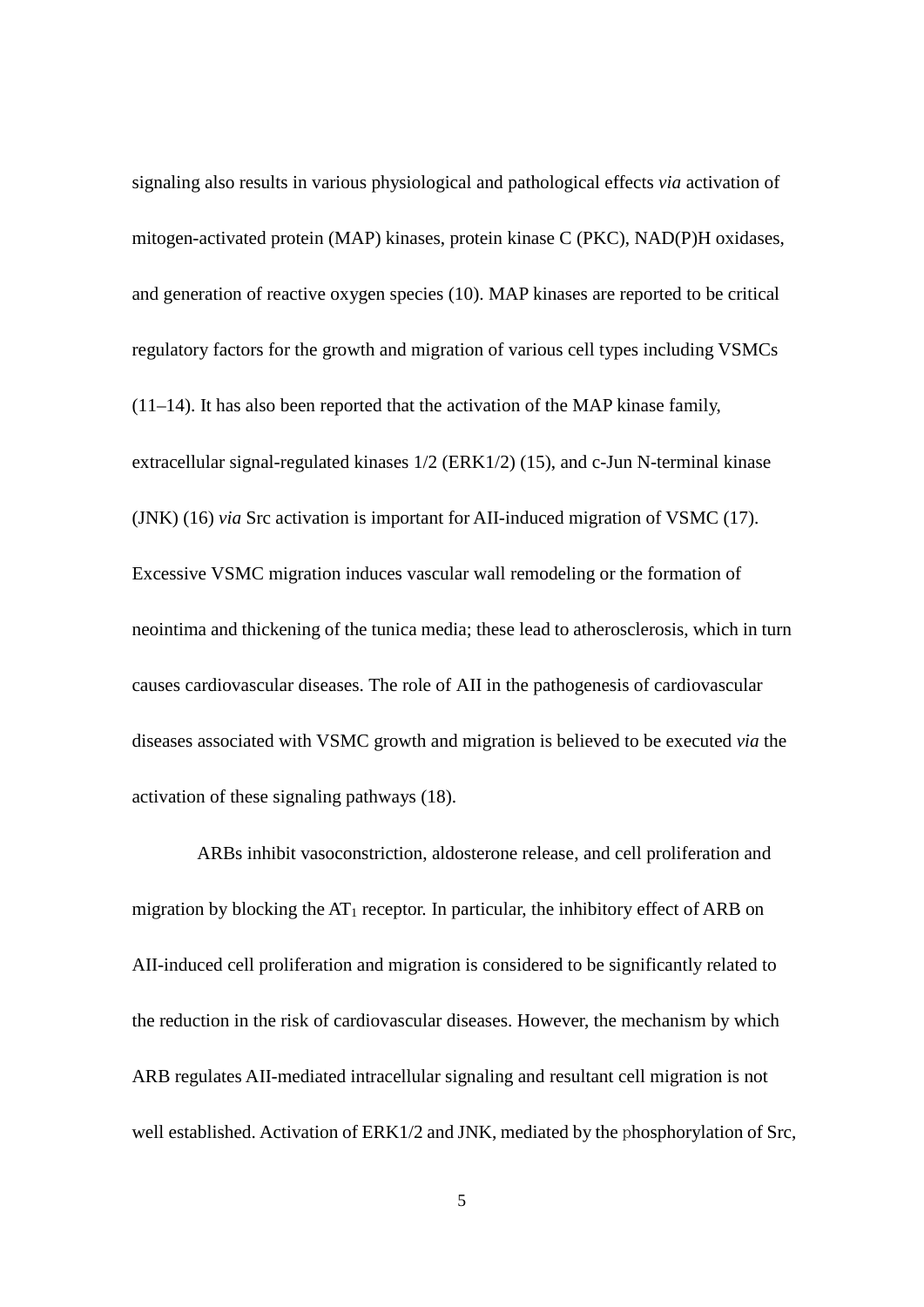is an important step in AII-induced VSMC migration. Here, we examined the effects of the active form of olmesartan (RNH-6270) on AII-induced ERK1/2 and JNK activation in rat aortic smooth muscle cells (RASMCs). We also compared the effects of olmesartan on RASMC migration with those of Src and MAP kinase inhibitors.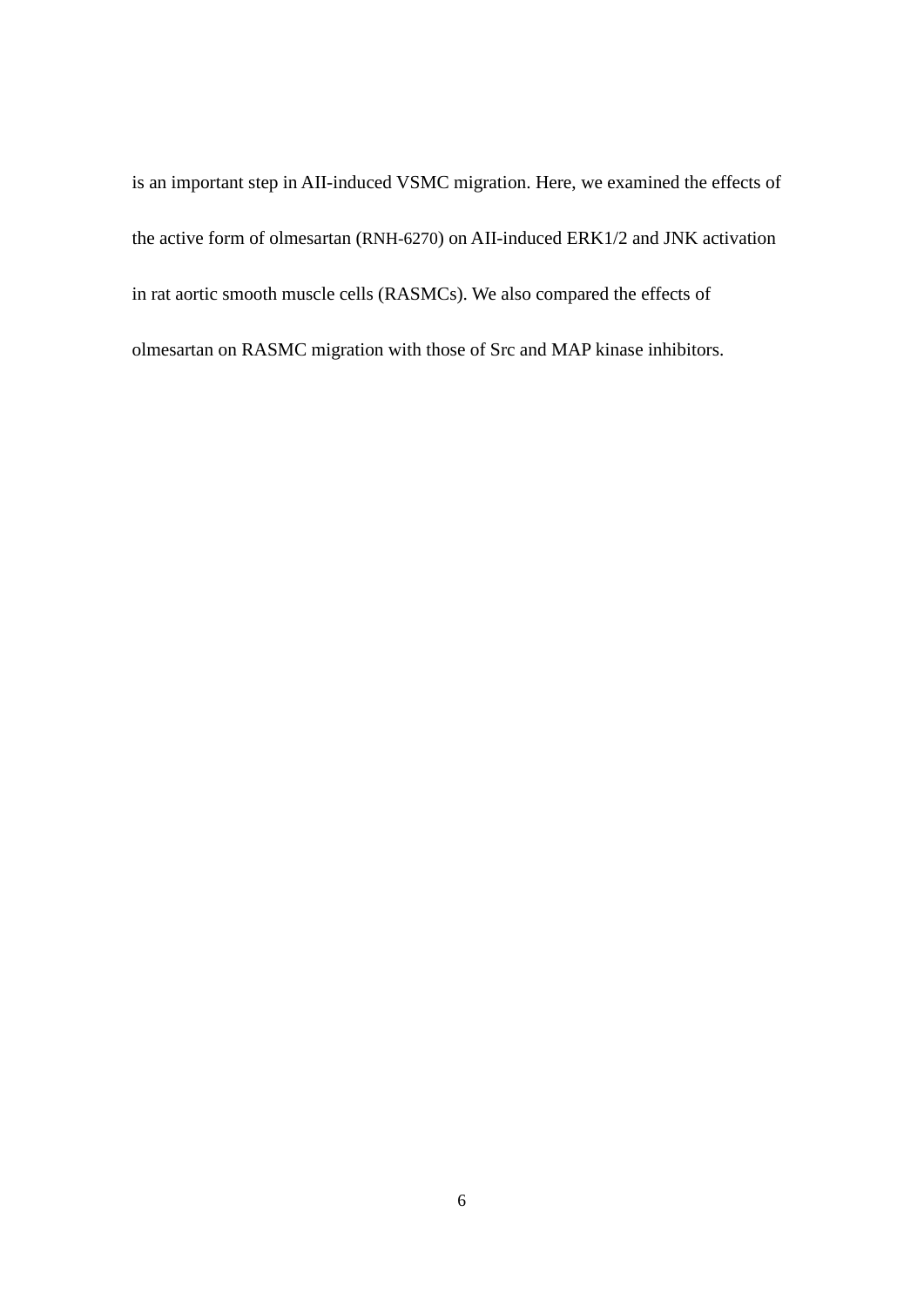## **Materials and Methods**

#### *Chemicals*

Olmesartan (RNH-6270) was kindly provided by Daiichi-Sankyo Co., Ltd. (Tokyo, Japan). We purchased the following chemicals: AII (Peptide Institute, Inc., Osaka, Japan); U0126 and SP600125 (Wako Pure Chemicals, Osaka, Japan); PP2 (Calbiochem, San Diego, CA); and phospho-ERK1/2 antibody and phospho-JNK antibody (Cell Signaling Technology, Danvers, MA); Src antibody (Upstate Technology, Lake Placid, NY); Stealth select RNAi for Src, Lipofectamine RNAiMAX and Anti-Src[pY418] phosphospecific antibody, which recognizes the activated form of Src, was purchased from Invitrogen (Carlsbad, CA). All other reagents were obtained from commercial sources and used without further purification.

# *Cell Culture*

Treatment of animals was based on the "Guide for the Care and Use of Laboratory Animals" published by the US National Institutes of Health (NIH publication No. 85-23, revised 1985) and approved by the ethical comities of Animal Laboratory of Nara Medical University. Thoracic aortae of male Sprague-Dawley rats were excised and immediately immersed in Dulbecco's Modified Eagle Medium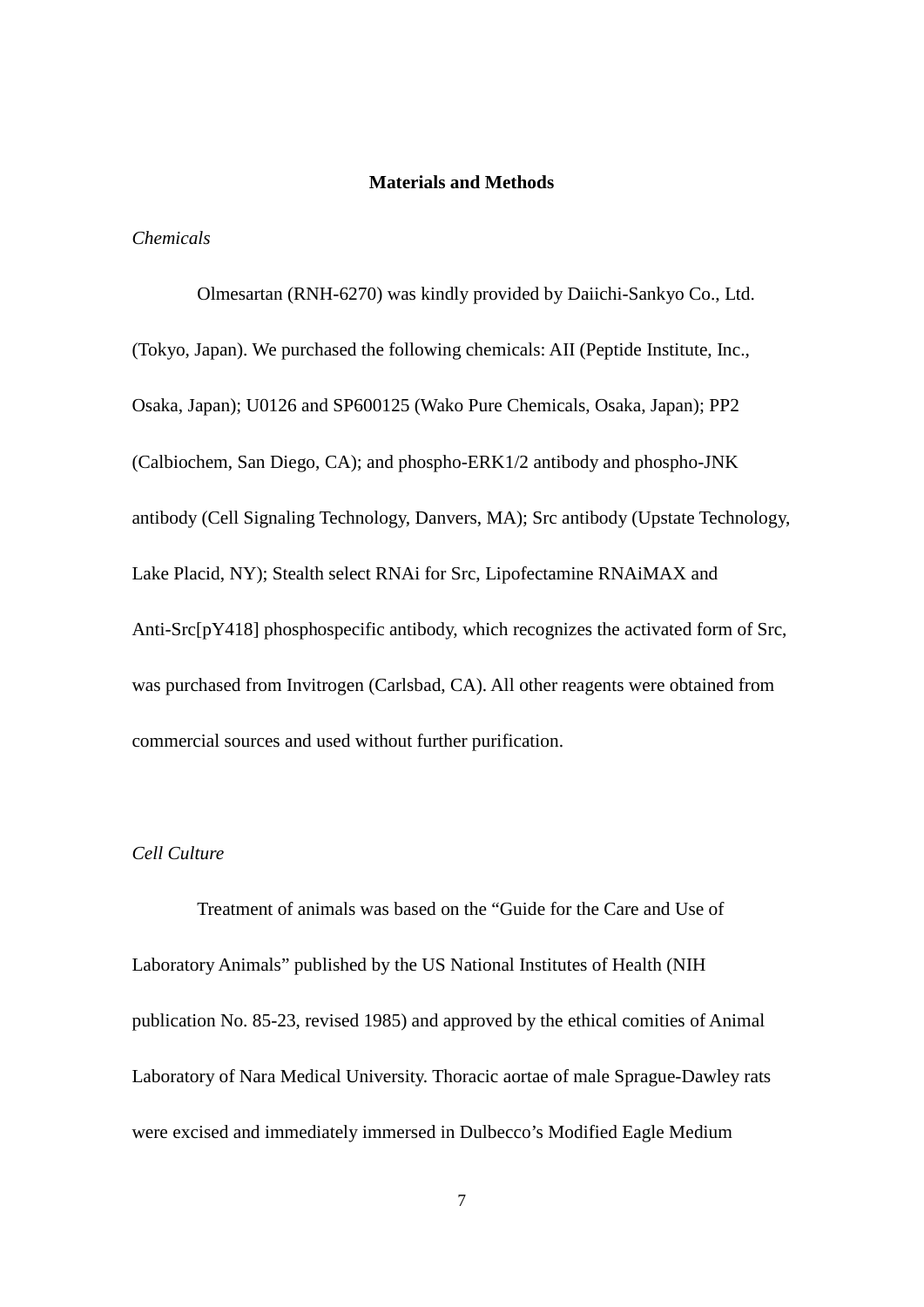(DMEM) containing penicillin (100 U/ml) and streptomycin (100 µg/ml). Connective tissue and adherent fat were removed from the specimens. Then, the isolated specimens of the aorta were cut open, and the endothelium was removed by gently rubbing off the intimal surface using sharp scissors. Denuded aortae were cut into approximately 3-mm pieces and placed in three 35-mm culture dishes (Falcon, Becton Dickinson, CA), with the intimal face down. DMEM containing 10% fetal bovine serum and penicillin/streptomycin was gently added to the dishes to cover the explants, without disturbing their orientation. VSMCs were allowed to grow from the explants for 7–10 days, and the tissues were removed using sterilized fine forceps and washed with the culture medium. Once the cells in the three 35-mm dishes reached confluence, they were harvested by brief trypsinization and grown in T-75 flasks (Iwaki, Osaka, Japan) (passage 1). Early subcultured cells (from passage 2–5) were used in the experiments, except cell migration assay, after 48 h of serum starvation. For the cell migration assay, the cells were cultured in serum-free DMEM for 24 h. Purity of the VSMCs was estimated to be >90% on the basis of cell morphology and immunoexpression of myosin, as described previously (19). Cell viability was determined to be >98% by the exclusion of 0.2% trypan blue.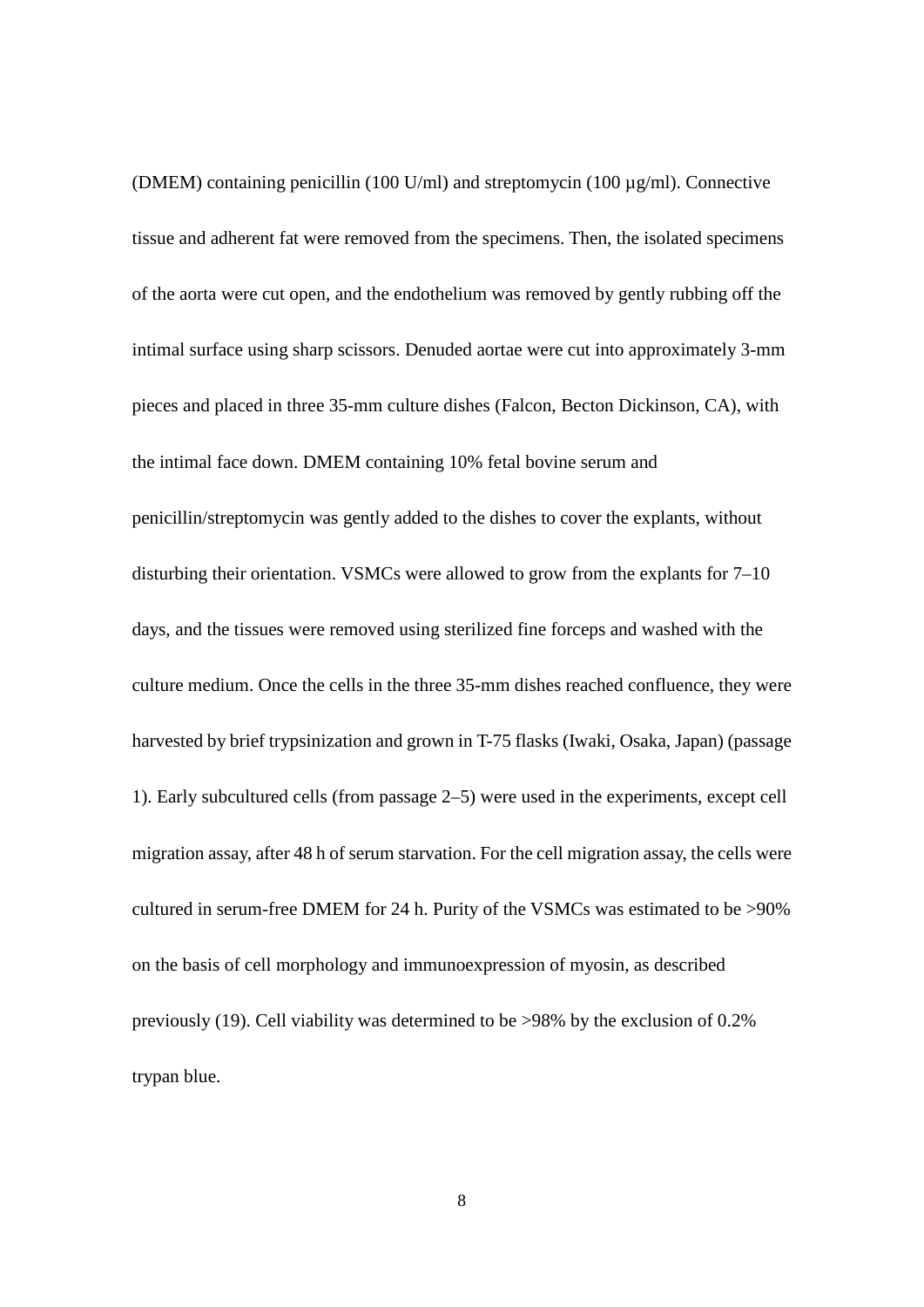## *RNA Interference (RNAi) Assay*

Transfection was performed according to the manufacturer's protocol. RASMC cell suspension was inoculated into a 6-well plate. After 24 h, RNAi duplex and Lipofectamine RNAiMAX diluted using Opti-MEM were combined and incubated for 10–20 min at room temperature. Then, the RNAi duplex-Lipofectamine RNAiMAX complex was added to each well. The cells were incubated for 48 h and used in subsequent experiments.

## *Western Blot Analysis*

After treatment by AII with or without examined drugs, the cells were washed once with cold phosphate-buffered saline (PBS) containing sodium orthovanadate (1 mM). The cells were lysed (for 30–60 min at 4°C) with cell-lysis buffer containing 20 mM Tris-HCl (pH 7.4), 150 mM NaCl, 1 mM ethylenediaminetetraacetic acid (EDTA), 1 mM ethyleneglycotetraacetic acid (EGTA), 1% Triton X-100, 2.5 mM sodium pyrophosphate, 1 mM β–glycerophosphate, 1 mM sodium orthovanadate, 1 µg/ml leupeptin, and 1 mM phenylmethyl-sulfonyl fluoride. The lysed cells were first frozen, then thawed, and subsequently transferred into microcentrifuge tubes and centrifuged at 16,000 *g* for 20 min at 4°C. The protein concentration of the supernatants was measured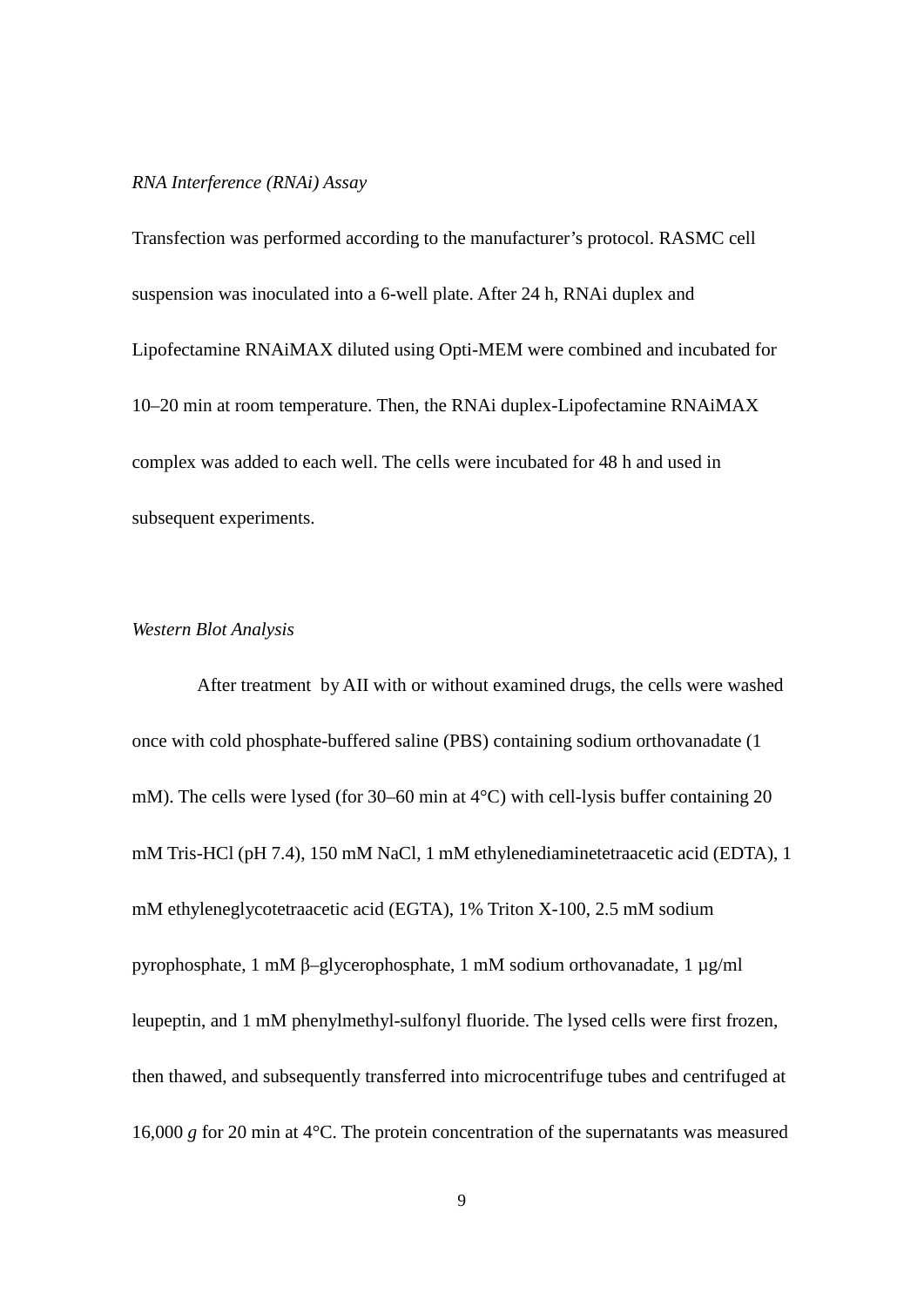using a protein assay bicinchoninate kit (Nacalai Tesque, Kyoto, Japan). The cell lysates were subjected to sodium dodecyl sulfate (SDS)-polyacrylamide gel electrophoresis, and the proteins were transferred on to polyvinylidene fluoride (PVDF) membranes (Bio-Rad, CA), according to a previously described method (20). The membranes were blocked with 0.1% tris-buffered saline Tween-20 (TBS-T) containing 5% skim milk (Nacalai Tesque, Kyoto, Japan) for 1 h at room temperature. The blots were then incubated overnight with the primary antibody and then, with the secondary antibody (horseradish peroxidase conjugated) for 1 h. Immunoreactive bands were visualized using enhanced chemiluminescence (Amersham, UK) and were quantified by densitometry.

# *Wound Healing Assay*

We performed a wound healing assay to evaluate cell migration, especially transverse displacement. After culturing in serum-free DMEM for 24 h, the cells were incubated in the absence or presence of MAP kinase inhibitors or Src inhibitor for 1 h; this was followed by treatment with or without olmesartan for 5 min. Then, the cells were treated with AII, wounded using a yellow pipette tip, and cultured for 24 h. Later, the wounded cultures were stained with Diff-Quick (Sysmex, Kobe, Japan) and photographed. Cells that had migrated form the rim of the dishes were counted in 10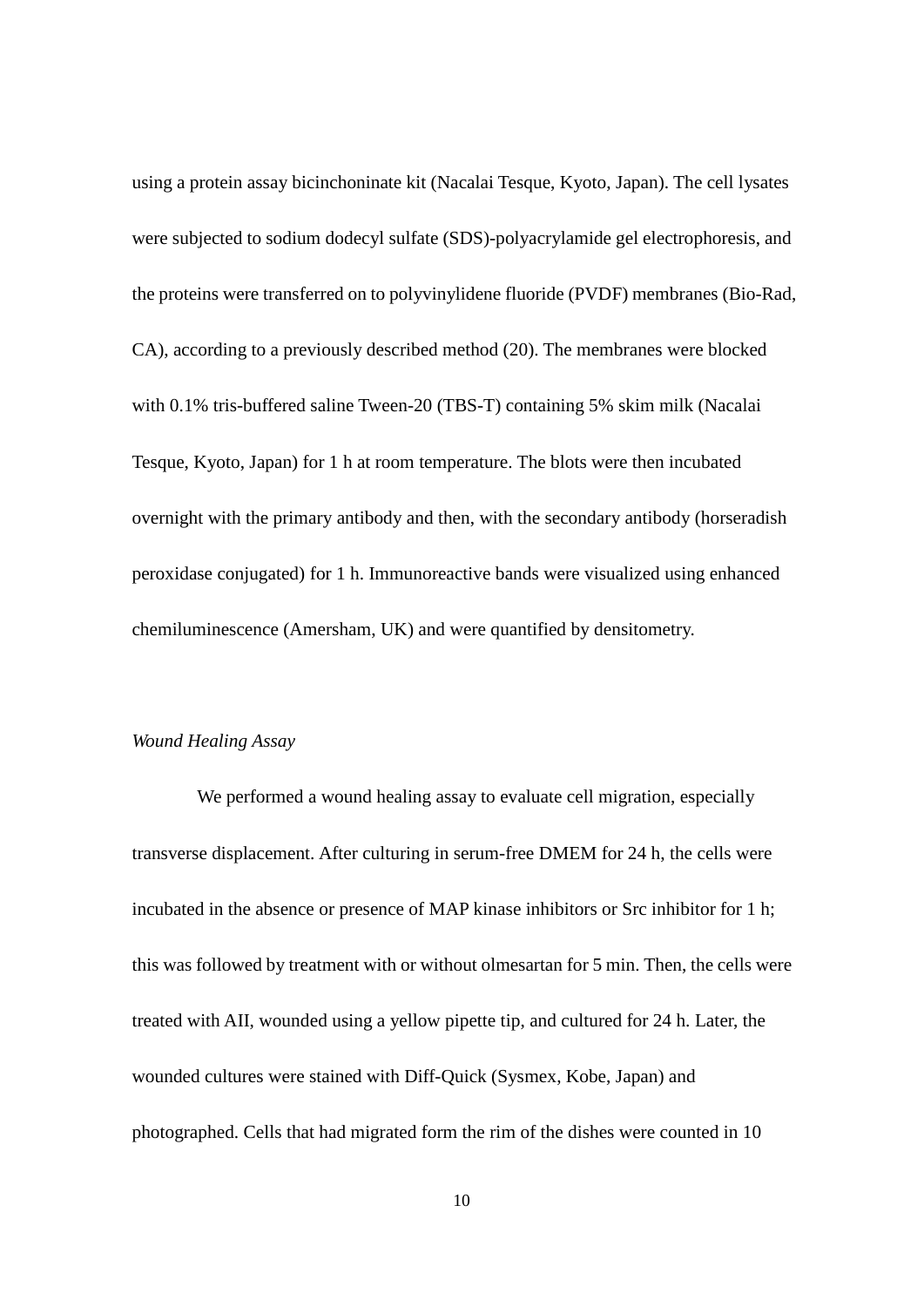microscope fields per dish.

## *Statistical Analysis*

The experiments were performed in triplicate, and the values obtained are reported as the mean SD. After performing a 2-way analysis of variance (ANOVA) to determine the significance among groups, we used a modified *t* test with Fisher's post-hoc test for intergroup comparison. *P* value of <0.05 was considered to be statistically significant.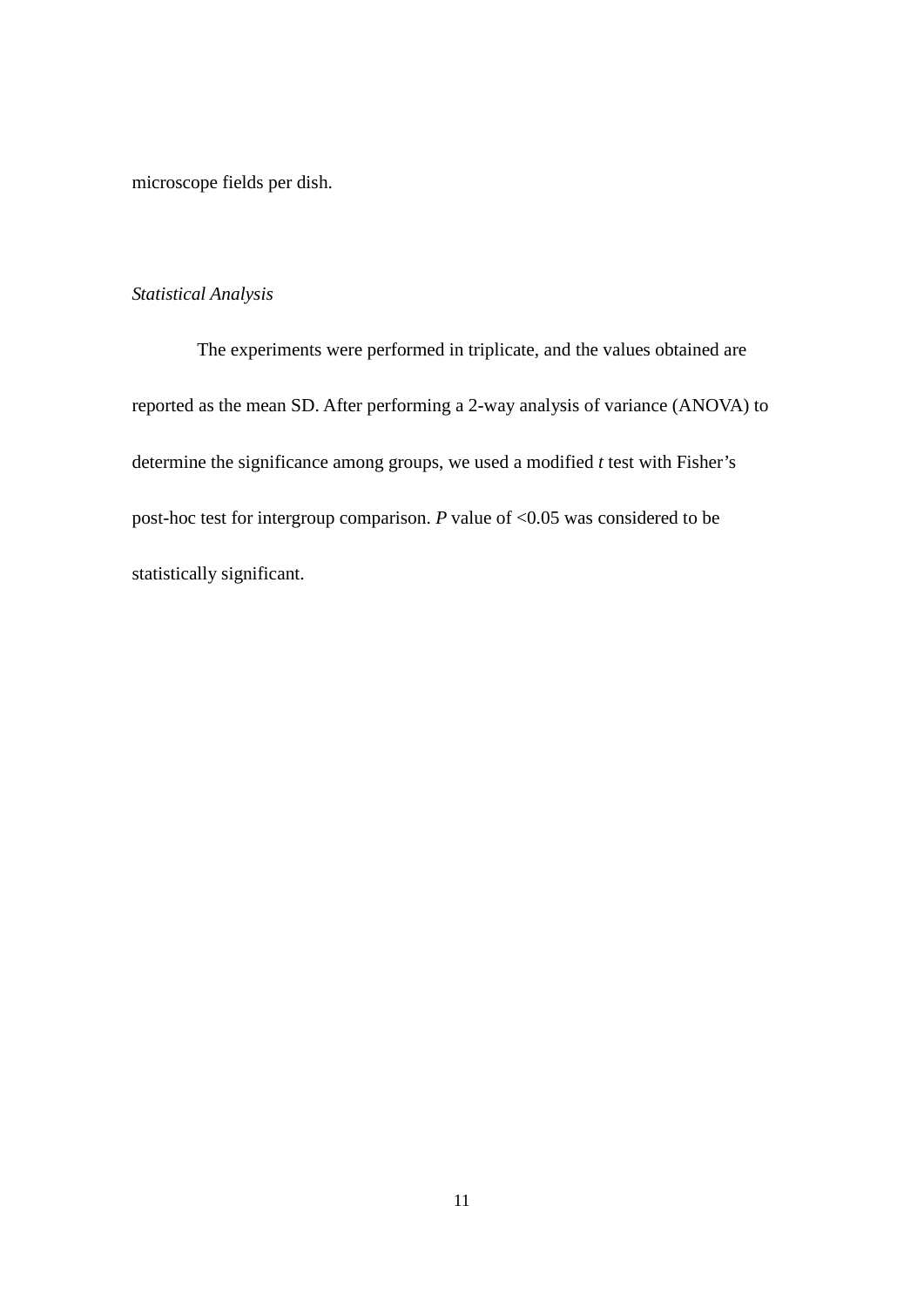### **Results**

*Time Courses and Concentration-response Curves for the AII-induced Activation of ERK1/2, JNK, and Src in RASMC*

To evaluate the relative magnitude of AII-mediated activation of MAP kinases and Src, growth-arrested RASMC were exposed to AII. ERK1/2, JNK, and Src activations in the cell lysate were determined as described under *Materials and Methods*. ERK1/2 and JNK were activated within 2 min and their activity peaked at 5 min after stimulation by AII in RASMC (6.27- and 39.1-fold increase in activity for ERK1/2 and JNK, respectively) (Fig. 1 A and B). Src activation peaked at 2 min, and the magnitude was 2.13-fold (Fig. 1 C). Thereafter, the JNK and Src activations declined. In contrast, ERK1/2 activation was sustained for 60 min. The concentration-response curves for the activation of AII-induced ERK1/2, JNK, and Src in RASMC are shown in Fig. 2 A, B, and C. AII-induced ERK1/2 and JNK activations were maximal at 100 nM of AII, whereas Src activation peaked at 10 nM of AII; however, the activation in all cases occurred in a concentration-dependent manner.

*Inhibitory Effect of Olmesartan on AII-induced ERK1/2 and JNK Activation in RASMC* We examined the effect of various concentrations of olmesartan to examine its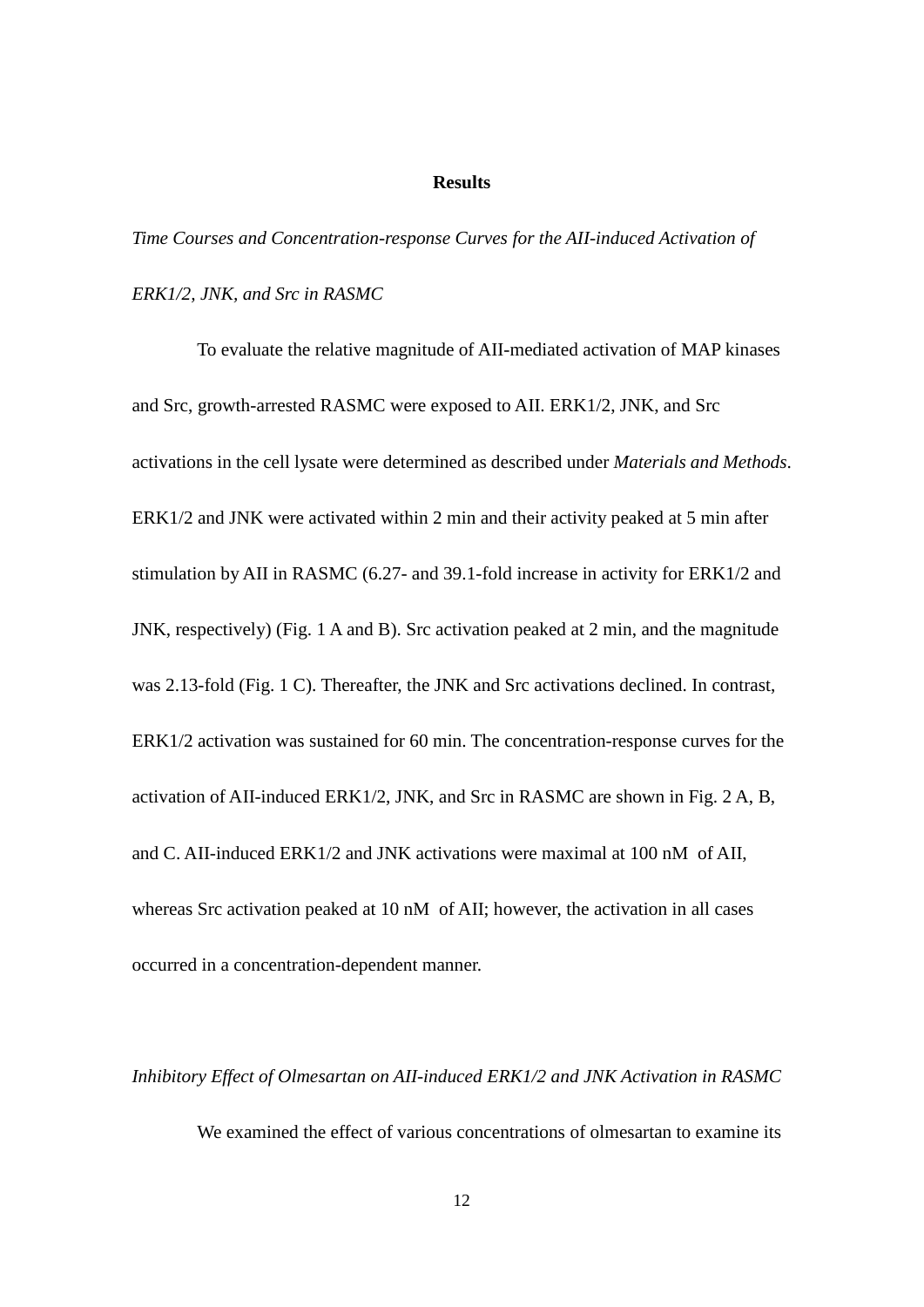inhibitory effect on AII-induced ERK1/2 and JNK activation (Fig. 3 A and B). Olmesartan inhibited AII-induced ERK1/2 and JNK activations in a concentration-dependent manner, and complete inhibition of the activations was observed at an olmesartan concentration of 10 nM. These results indicated that olmesartan could inhibit AII-induced ERK1/2 and JNK activation in RASMC even at relatively lower concentration.

*Comparison of the Inhibitory Effects of Olmesartan to those of PP2 or Src siRNA on AII-induced ERK1/2 and JNK Activations in RASMC*

The  $AT_1$  receptor is the origin of AII-induced intracellular signaling, and it transduces signals for Src and MAP kinases activation. Src plays an important role in AII-induced ERK1/2 and JNK activation and is a key factor regulating the migration of VSMCs. We evaluated the inhibitory effects of olmesartan and PP2, an Src tyrosine kinase inhibitor, on AII-induced ERK1/2 and JNK activations (Fig. 4). Olmesartan (10 nM) potently inhibited both AII-induced ERK1/2 and JNK acitivations in RASMC. On the other hand, PP2 inhibited AII-induced ERK1/2 and JNK activation, but its effect was less pronounced on ERK1/2 than on JNK activation. Similar findings were obtained in the experiments using siRNA for the inhibition of Src in RASMC (data not shown).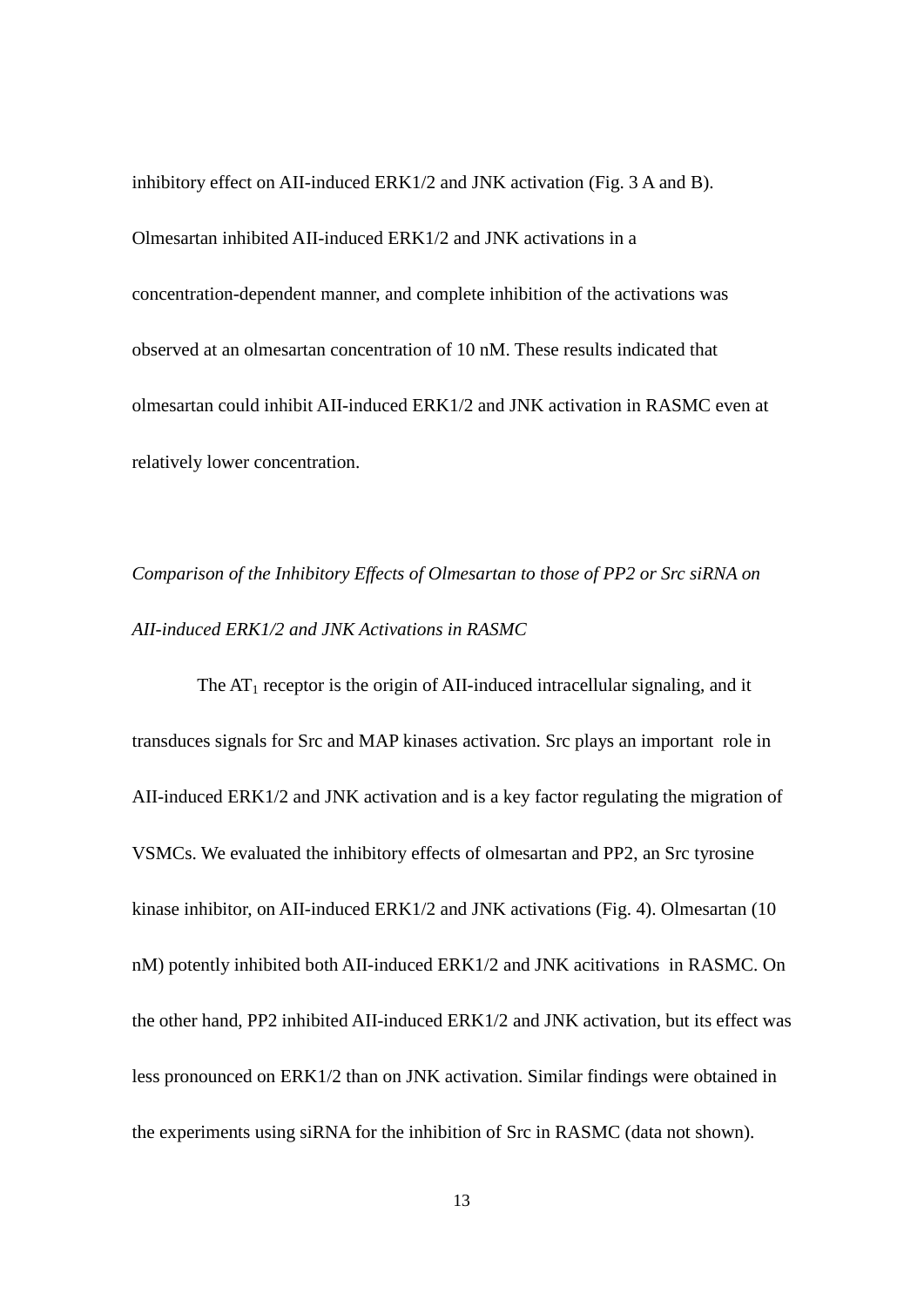These findings suggest that Src is more closely associated with the AII-induced activation of JNK than that of ERK1/2 in RASMC.

*Inhibitory Effect of Olmesartan, U0126, SP600125, and PP2 on AII-induced RASMC Migration*

We investigated the inhibitory effect of various concentrations of olmesartan on AII-induced RASMC migration and compared its effect with that of U0126 (an ERK1/2 inhibitor), SP600125 (a JNK inhibitor), and PP2. Olmesartan inhibited AII-induced RASMC migration in a concentration-dependent manner (Fig. 5). All the drugs, i.e., olmesartan, U0126, SP600125, and PP2, effected almost complete inhibition of AII-induced RASMC migration (Fig. 6). These findings suggest that ERK1/2, JNK, and Src play important roles in AII-induced RASMC migration and that olmesartan is a potent inhibitor for AII-induced RASMC migration.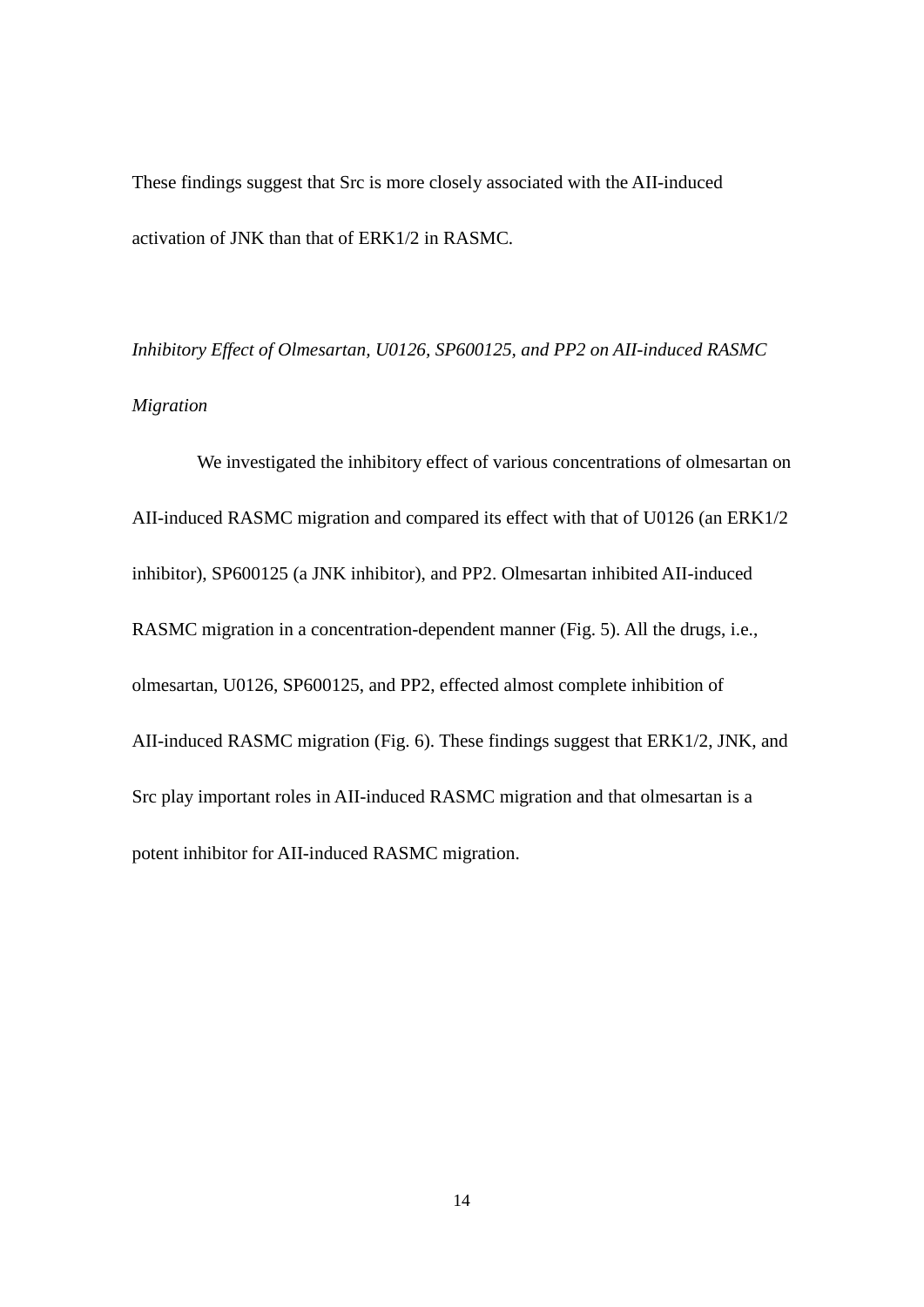## **Discussion**

In the present study, we examined the effect of olmesartan on AII-induced changes in intracellular signaling and migration in RASMC. The major findings of our study are as follows: First, olmesartan inhibited AII-induced ERK1/2 and JNK activation in RASMC *via* the inhibition of Src phosphorylation. Second, the inhibition of AII-induced RASMC migration by olmesartan was similar to that of Src and MAP kinase inhibitors.

The activation of ERK1/2 and JNK has been reported to play an important role in AII-induced RASMC migration (21, 22). Cell migration requires cytoskeletal reorganization, which involves the phosphorylation of cytoskeleton-associated tyrosine kinases and formation of focal-adhesion complexes (23). In VSMC, AII-stimulated focal-adhesion complex formation and cytoskeletal reorganization are mediated by  $AT<sub>1</sub>$ receptor stimulation and require c-Src (24). In addition, it was reported that phosphorylation of Src is essential for AII-induced VSMC migration, through the activation of ERK1/2 and JNK (17). In the present study, we found that both olmesartan and PP2 significantly inhibited AII-induced ERK1/2 and JNK activation, but olmesartan was a more potent inhibitor than PP2 (Fig. 4). In addition, we found that Src siRNA inhibited AII-induced ERK1/2 and JNK activation (data not shown); this finding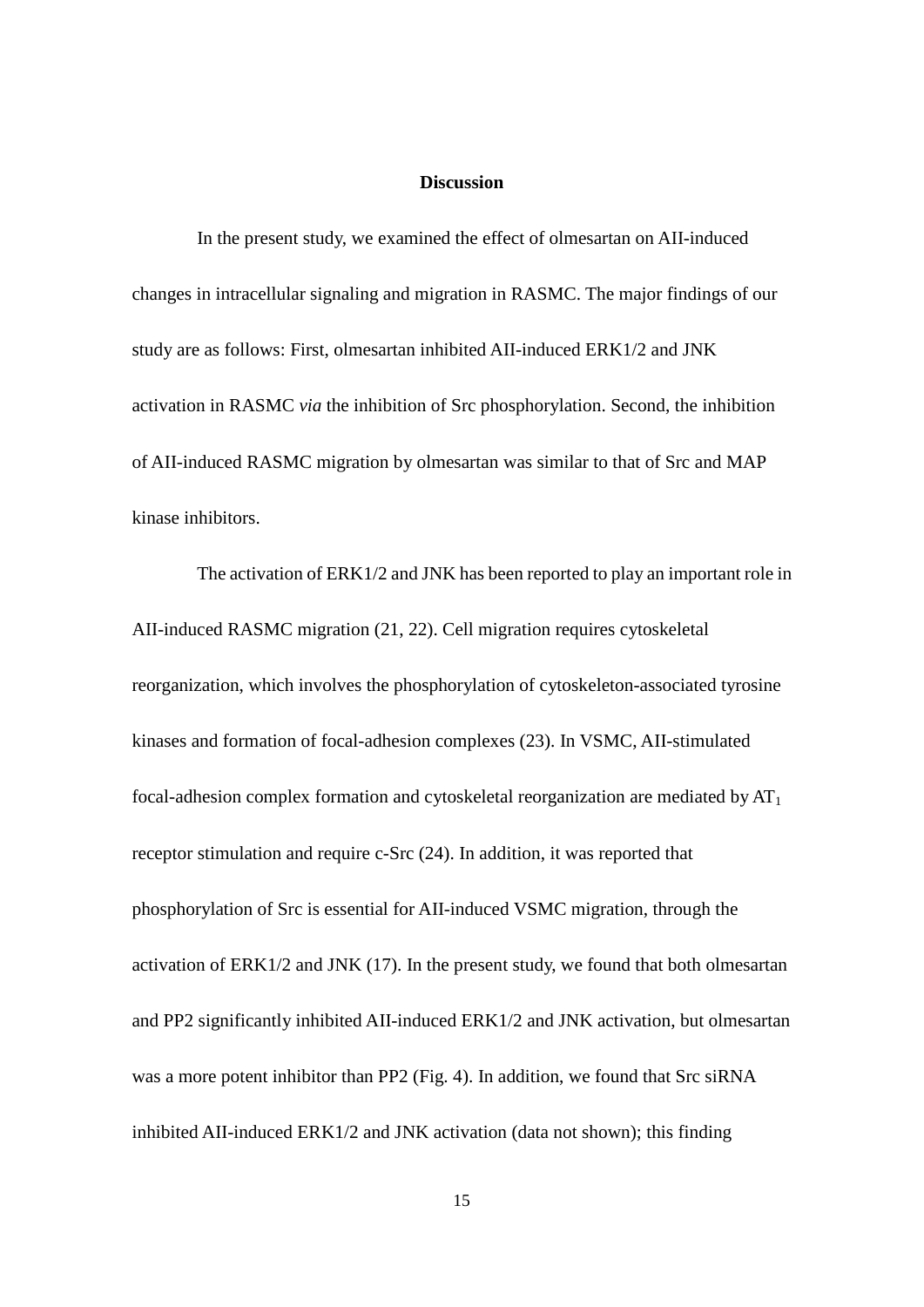suggests that Src exists upstream of AII-induced ERK1/2 and JNK activation. While olmesartan acts as a potent inhibitor for both AII-induced ERK1/2 and JNK activation, the inhibitory effect of PP2 on AII-induced ERK1/2 activation was lesser than that on AII-induced JNK activation. We found that AII-induced phosphorylation of Src contributes more to JNK activation than to ERK1/2 activation. These results are different from those of a previous study, which reported that the activation of ERK1/2 by AII was primarily dependent on c-Src in VSMC (25). It is difficult to explain this discrepancy at present; however, our findings suggest the possibility of the existence of AII-induced ERK1/2 activation pathways in RASMC other than those mediated by Src.

Many clinical studies have reported that angiotensin-converting enzyme (ACE) inhibitor and ARB reduce the risk for cardiovascular events in hypertensive patients (26–29). On the basis of these findings, it can be inferred that ARB and ACE inhibitors inhibit atherosclerosis formation associated with AII-induced cell migration and proliferation. This notion is supported by the findings of our present study, which showed that olmesartan significantly inhibited AII-induced RASMC migration. U0126 (30  $\mu$ M), SP600125 (3  $\mu$ M), and PP2 (1  $\mu$ M) also inhibited AII-induced RASMC migration to an extent similar to that of olmesartan (Fig. 6). These results are consistent with those of previous studies, which reported that Src and MAP kinases are crucial factors for cell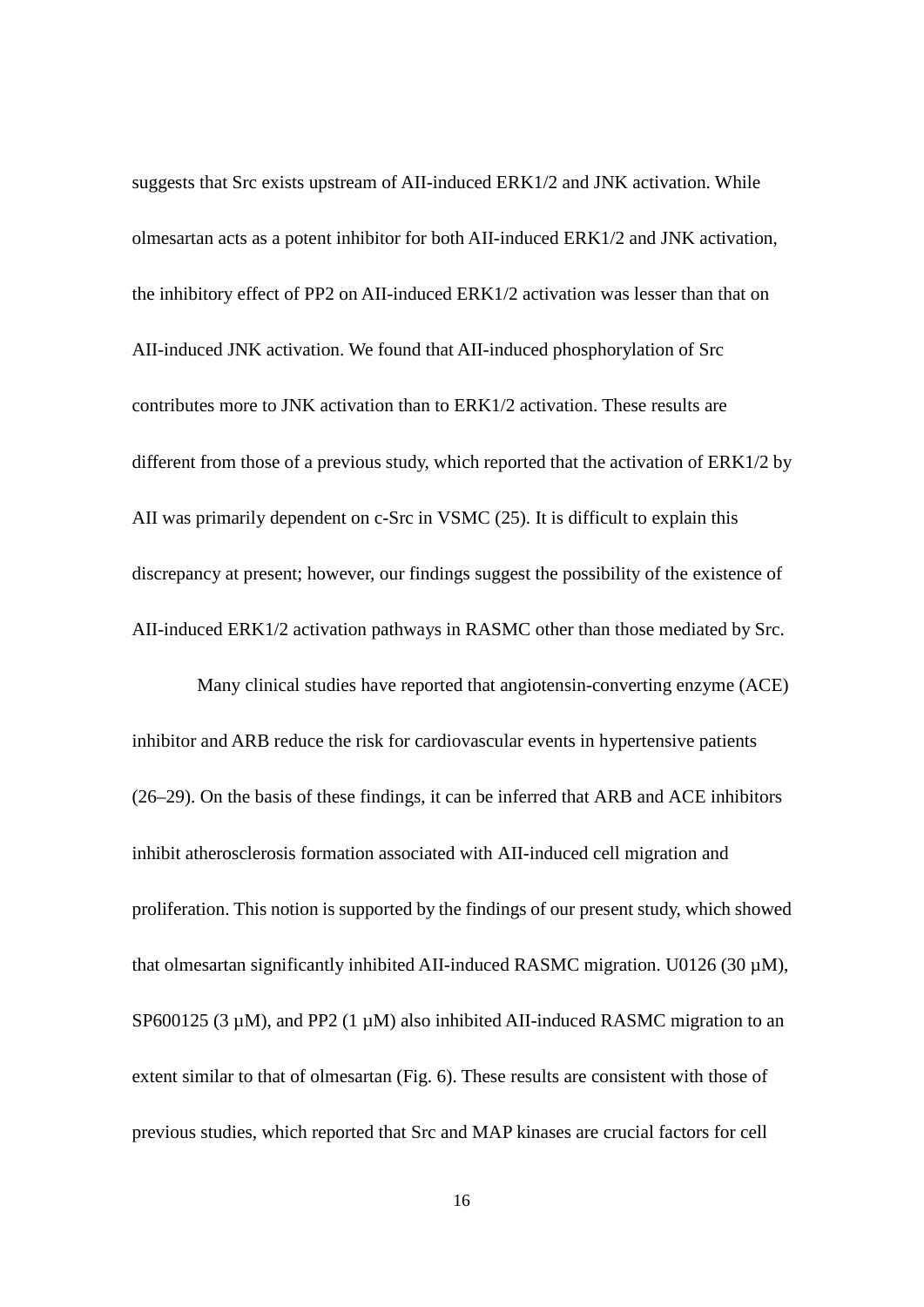migration (13, 14). Although PP2 only had a partial inhibitory effect on AII-induced ERK1/2 activation (Fig. 4), PP2, like olmesartan, had a potent inhibitory effect on AII-induced RASMC migration; this finding points toward the existence of PP2 inhibitory mechanism(s) other than the inhibition of Src phosphorylation in AII-induced RASMC migration. In contrast, the concentrations of SP600125 and PP2 used in this study for inhibiting AII-induced phosphorylation of c-Jun and Src, respectively, were lower than those used in previous studies (17, 30, 31). This discrepancy indicates the possibility of the existence of intracellular mechanism(s) other than JNK and Src in AII-induced RASMC migration. Further, the finding that olmesartan inhibited AII-induced RASMC migration at a higher concentration of  $100 \mu$ M is inconsistent with the results of its inhibitions on AII-induced Src, ERK1/2, and JNK activations (Fig. 3 and 4). It is difficult to explain this discrepancy because Src is reported to be essential for AII-induced VSMC migration (19). However, with respect to wound healing, AII may affect mechanisms other than cell migration, such as cell proliferation or cell hypertrophy. This may explain the requirement of a higher concentration of olmesartan for inhibiting these AII-induced effects. Taken together, these findings show that ERK1/2 and JNK activation *via* phosphorylation of Src are essential for AII-induced RASMC migration.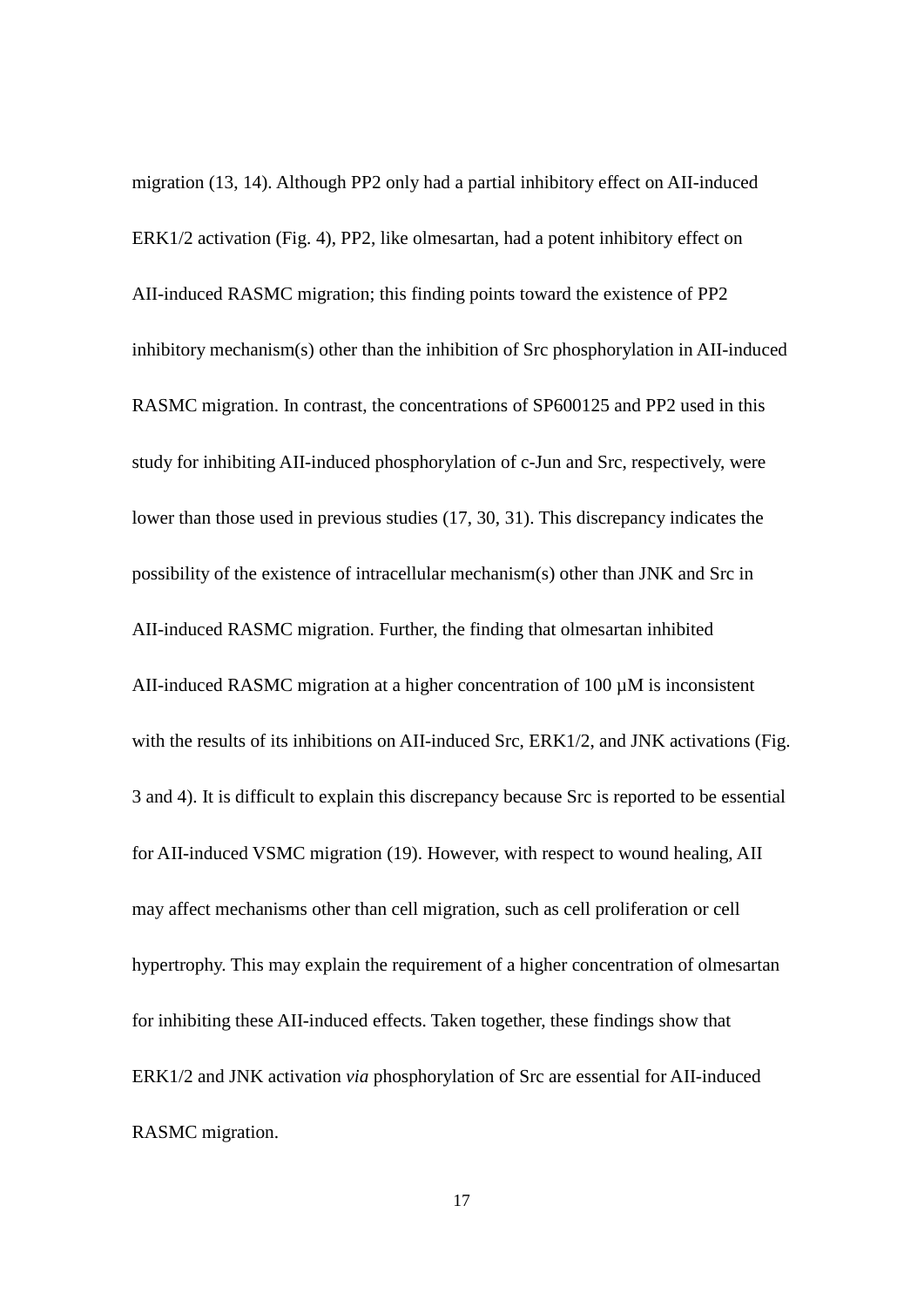In the present study, we showed AII-induced RASMC migration is associated with Src, ERK1/2, and JNK activation because U0126, SP600125, and PP2 potently inhibited AII-induced RASMC migration. In addition, we found that olmesartan was a more potent inhibitor of AII-induced ERK1/2 and JNK activation than PP2 and that the inhibition of RASMC migration induced by olmesartan was similar to those induced by U0126, SP600125, and PP2. These findings suggest that olmesartan, in addition to its antihypertensive properties, may prevent vascular remodeling associated with VSMC migration.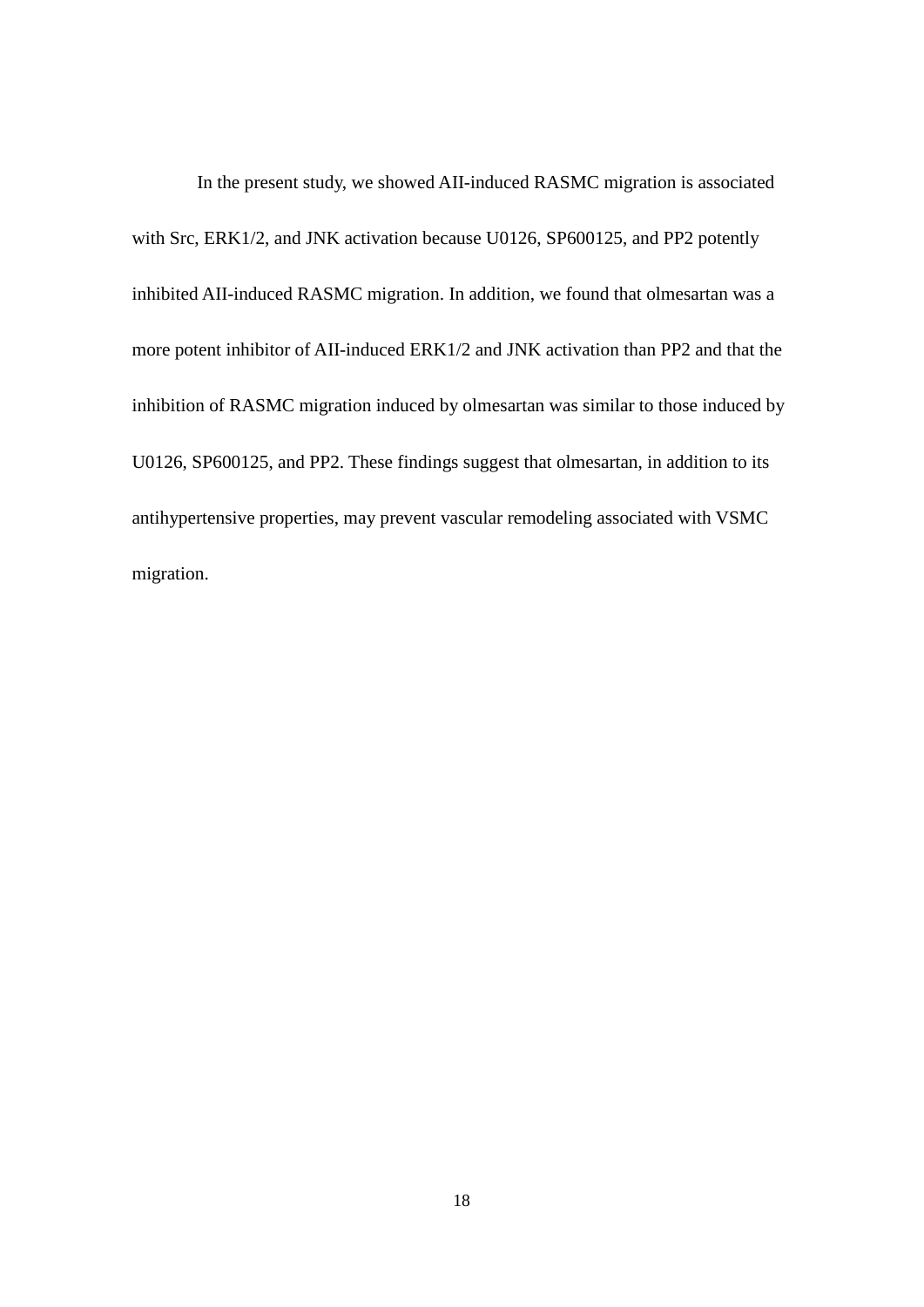## **References**

- 1. Touyz RM. Intracellular mechanisms involved in vascular remodeling of resistance arteries in hypertension: role of angiotensin II. Exp Physiol. 2005;90:449-55.
- 2. Owens GK, Reidy M. Hyperplastic growth response of vascular smooth muscle cells following induction of acute hypertensionin rats by aortic coarctation. Circ Res. 1985;57:695-705.
- 3. Bevan RD: An autoradiographic and pathological study of cellular proliferation in rabbit arteries correlated with anincrease in arterial pressure. Blood Vessels. 1976;13:100-28.
- 4. Brenner BM, Cooper ME, de Zeeuw D. Effects of losartan on renal and cardiovascular outcomes in patients with type 2 diabetes and nephropathy. N Engl J Med. 2001;345:861-9.
- 5. Parving HH, Lehnert H, Brochner-Mortensen J. The effect of irbesartan on the development of diabetic nephropathy in patients with type 2 diabetes. N Engl J Med. 2001;345:870-8.
- 6. Dahlof B, Devereux RB, Kjeldsen SE. Cardiovascular morbidity and mortality in the Losartan Intervention For Endpoint reduction in hypertension study (LIFE): a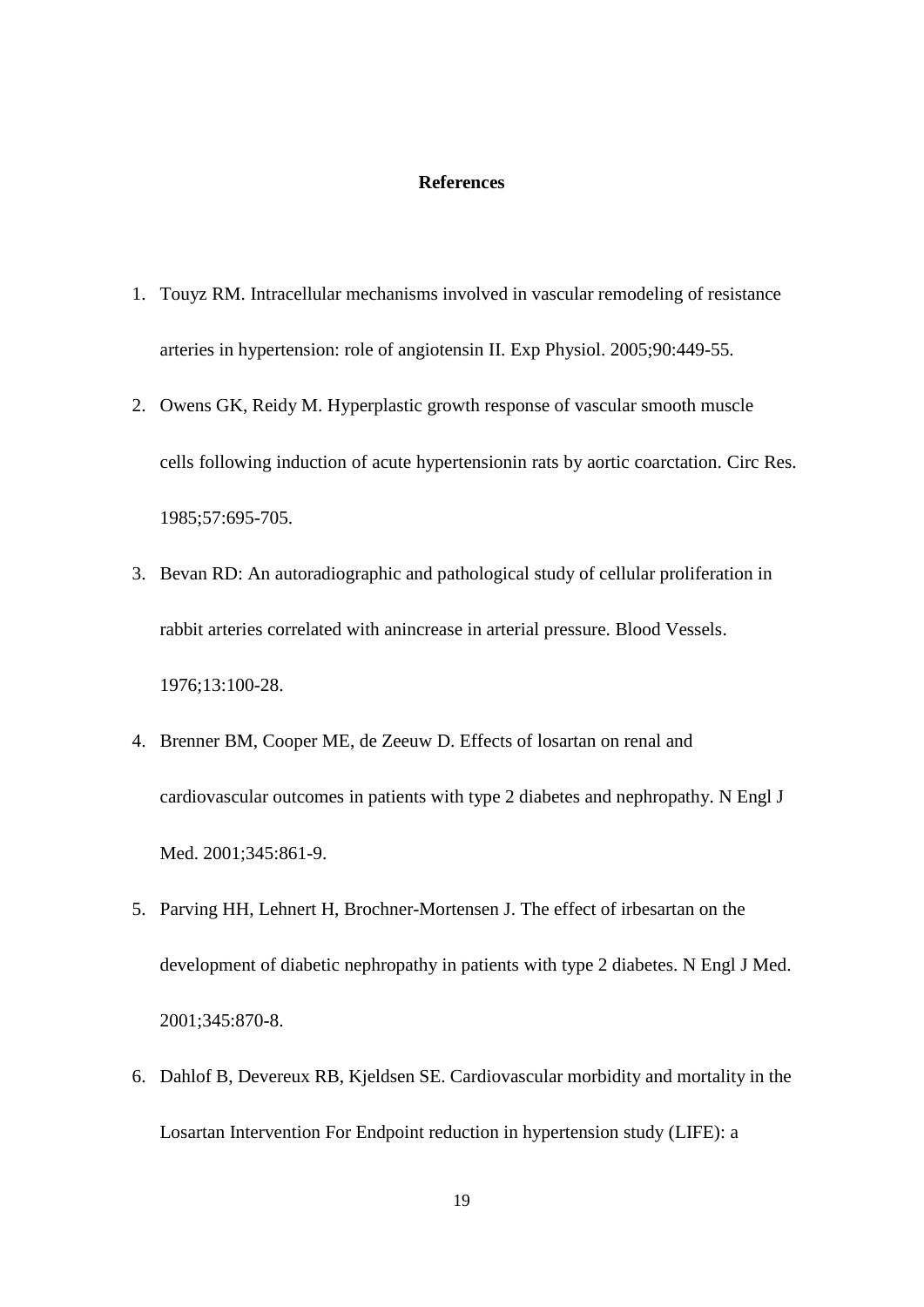randomized trial against atenolol. Lancet. 2002;359:995-1003.

- 7. Lithell H, Hansson L, Skoog I. The Study on Cognition and Prognosis in the Elderly (SCOPE): principal results of a randomized double-blind intervention trial. J Hypertens. 2003;21:875-86.
- 8. McMurray JJ, Ostergren J, Swedberg K. Effects of candesartan in patients with chronic heart failure and reduced left-ventricular systolic function taking angiotensinconverting-enzyme inhibitors: the CHARM-Added trial. Lancet. 2003;362:767-71.
- 9. Turnbull F. Effects of different blood-pressure-lowering regimens on major cardiovascular events: results of prospectively-designed overviews of randomised trials. Lancet. 2003;362:1527-35.
- 10. [Mehta PK,](http://www.ncbi.nlm.nih.gov/sites/entrez?Db=pubmed&Cmd=Search&Term=%22Mehta%20PK%22%5BAuthor%5D&itool=EntrezSystem2.PEntrez.Pubmed.Pubmed_ResultsPanel.Pubmed_DiscoveryPanel.Pubmed_RVAbstractPlus) [Griendling KK.](http://www.ncbi.nlm.nih.gov/sites/entrez?Db=pubmed&Cmd=Search&Term=%22Griendling%20KK%22%5BAuthor%5D&itool=EntrezSystem2.PEntrez.Pubmed.Pubmed_ResultsPanel.Pubmed_DiscoveryPanel.Pubmed_RVAbstractPlus) Angiotensin II cell signaling: physiological and pathological effects in the cardiovascular system. [Am J Physiol Cell Physiol.](javascript:AL_get(this,%20) 2007;292(1):C82-97.
- 11. Rousseau S, Houle F, Landry J, Huot J. p38 MAP kinase activation by vascular endothelial growth factor mediates actin reorganization and cell migration in human endothelial cells. Oncogene. 1997;15:2169–77.
- 12. Denes L, Jednakovits A, Hargitai J, Penzes Z, Balla A, Talosi L, et al.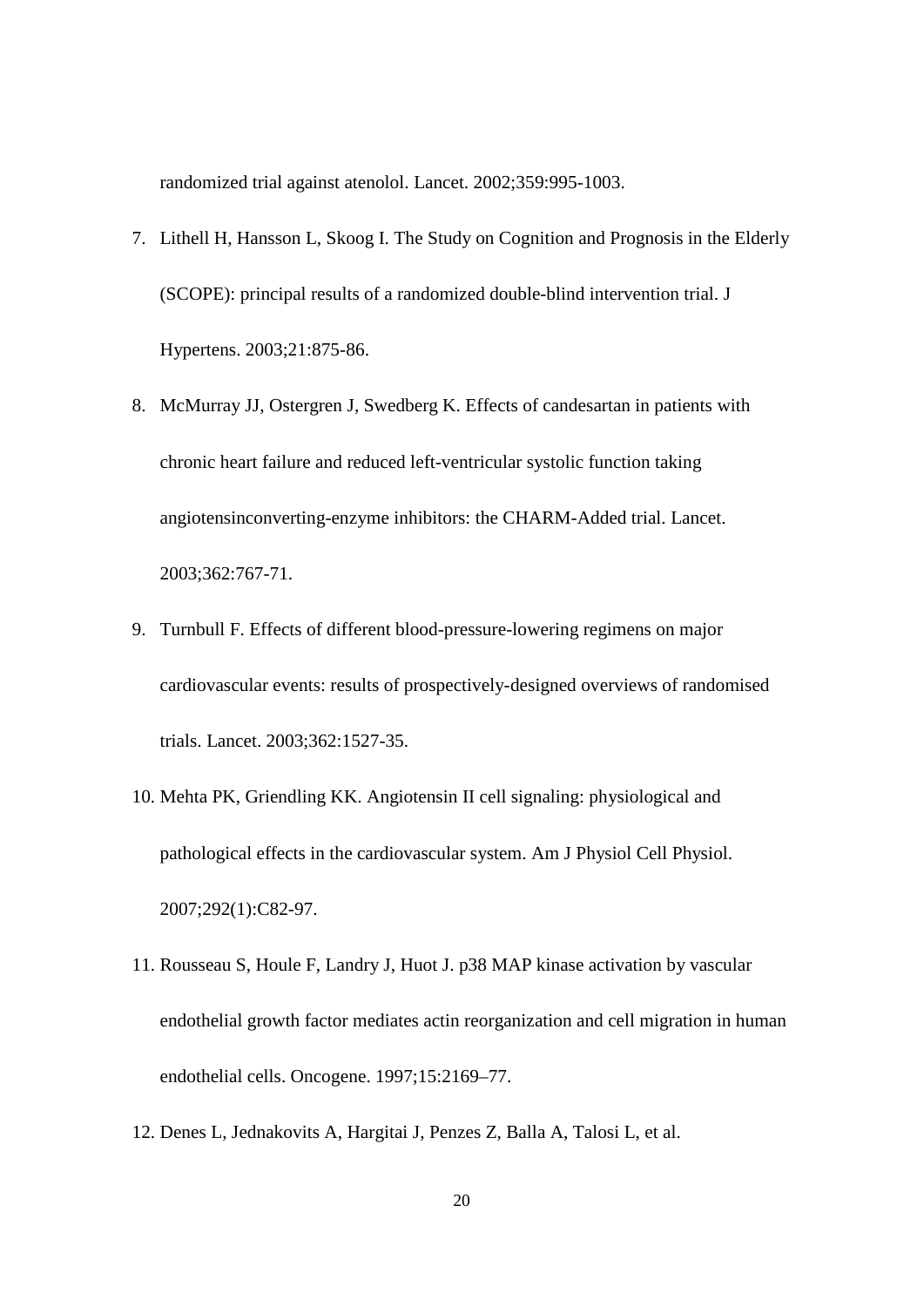Pharmacologically activated migration of aortic endothelial cells is mediated through p38 SAPK. Br J Pharmacol. 2002;136:597–603.

- 13. Iijima K, Yoshizumi M, Hashimoto M, Akishita M, Kozaki K, Ako J, et al. Red wine polyphenols inhibit vascular smooth muscle cell migration through two distinct signaling pathways. Circulation. 2002;105:2404–10.
- 14. Huang C, Rajfur Z, Borchers C, Schaller MD, Jacobson K. JNK phosphorylates paxillin and regulates cell migration. Nature. 2003;424:219–23.
- 15. Tsuda T, Kawahara Y, Ishida Y, Koide M, Shii K, Yokoyama M. Angiotensin II stimulates two myelin basic protein/microtubule-associated protein 2 kinases in cultured vascular smooth muscle cells. Circ Res. 1992;71:620–30.
- 16. Viedt C, Soto U, Krieger-Brauer HI, Fei J, Elsing C, Kubler W, et al. Differential activation of mitogen-activated protein kinases in smooth muscle cells by angiotensin II: involvement of p22phox and reactive oxygen species. Arterioscler Thromb Vasc Biol. 2000; 20:940–8.
- 17. Kyaw M, Yoshizumi M, Tsuchiya K, Kagami S, Izawa Y, Fujita Y, et al. Src and Cas Are Essentially but Differentially Involved in Angiotensin II-Stimulated Migration of Vascular Smooth Muscle Cells *via* Extracellular Signal-Regulated Kinase 1/2 and c-Jun NH2-Terminal Kinase Activation. Mol Pharmacol. 2004;65:832-41.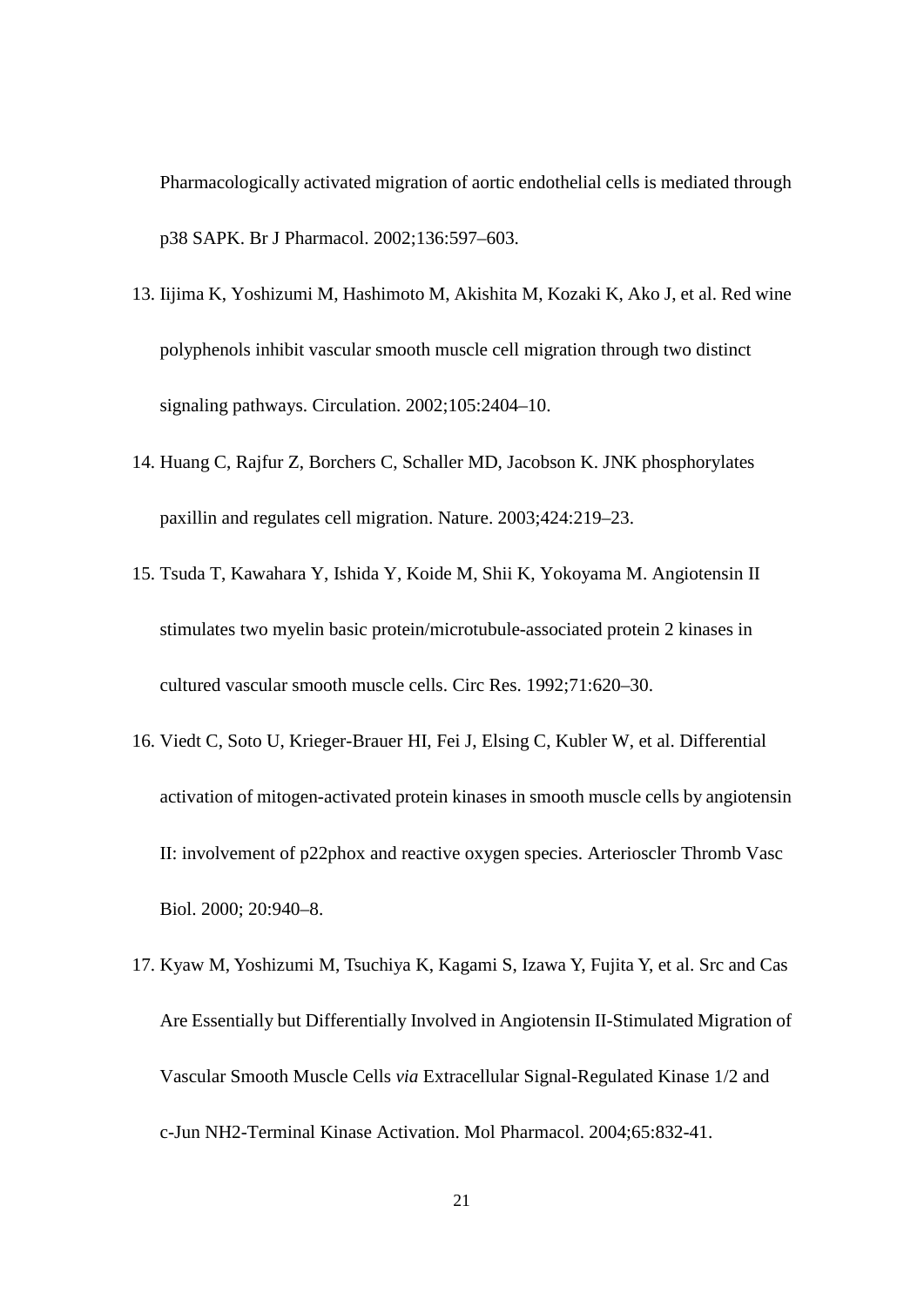- 18. [Kim S,](http://www.ncbi.nlm.nih.gov/sites/entrez?Db=pubmed&Cmd=Search&Term=%22Kim%20S%22%5BAuthor%5D&itool=EntrezSystem2.PEntrez.Pubmed.Pubmed_ResultsPanel.Pubmed_DiscoveryPanel.Pubmed_RVAbstractPlus) [Iwao H.](http://www.ncbi.nlm.nih.gov/sites/entrez?Db=pubmed&Cmd=Search&Term=%22Iwao%20H%22%5BAuthor%5D&itool=EntrezSystem2.PEntrez.Pubmed.Pubmed_ResultsPanel.Pubmed_DiscoveryPanel.Pubmed_RVAbstractPlus) Molecular and cellular mechanisms of angiotensin II-mediated cardiovascular and renal diseases. Pharmacol Rev. 2000;52(1):11-34.
- 19. Ohlstein EH, Douglas SA, Sung CP, Yue TL, Louden C, Arleth A, et al. Carvedilol, a cardiovascular drug, prevents vascularsmooth muscle cell proliferation, migration, and neointimal formation followingvascular injury. Proc Natl Acad Sci USA. 1993;90:6189–93.
- 20. Yoshizumi M, Abe J, Haendeler J, Huang Q, Berk BC. Src and Cas mediate JNK activation but not ERK1/2 and p38 kinases by reactive oxygen species. J Biol Chem. 2000;275:11706-12.
- 21. Touyz RM, He G, Wu XH, Park JB, Mabrouk ME. Schiffrin EL. Src is an important mediator of extracellular signal-regulated kinase 1/2-dependent growth signaling by angiotensin II in smooth muscle cells from resistance arteries of hypertensive patients. Hypertension. 2001;38:56–64.
- 22. Takahashi T, Kawahara Y, Taniguchi T, Yokoyama M. Tyrosine phosphorylation and association of p130Cas and c-Crk II by ANG II in vascular smooth muscle cells. Am J Physiol. 1998;274:H1059-65.
- 23. Ilic D, Furuta Y, Kanazawa S, Takeda N, Sobue K, Nakatsuji N, et al. Reduced cell motility and enhanced focal adhesion contact formation in cells from FAK-deficient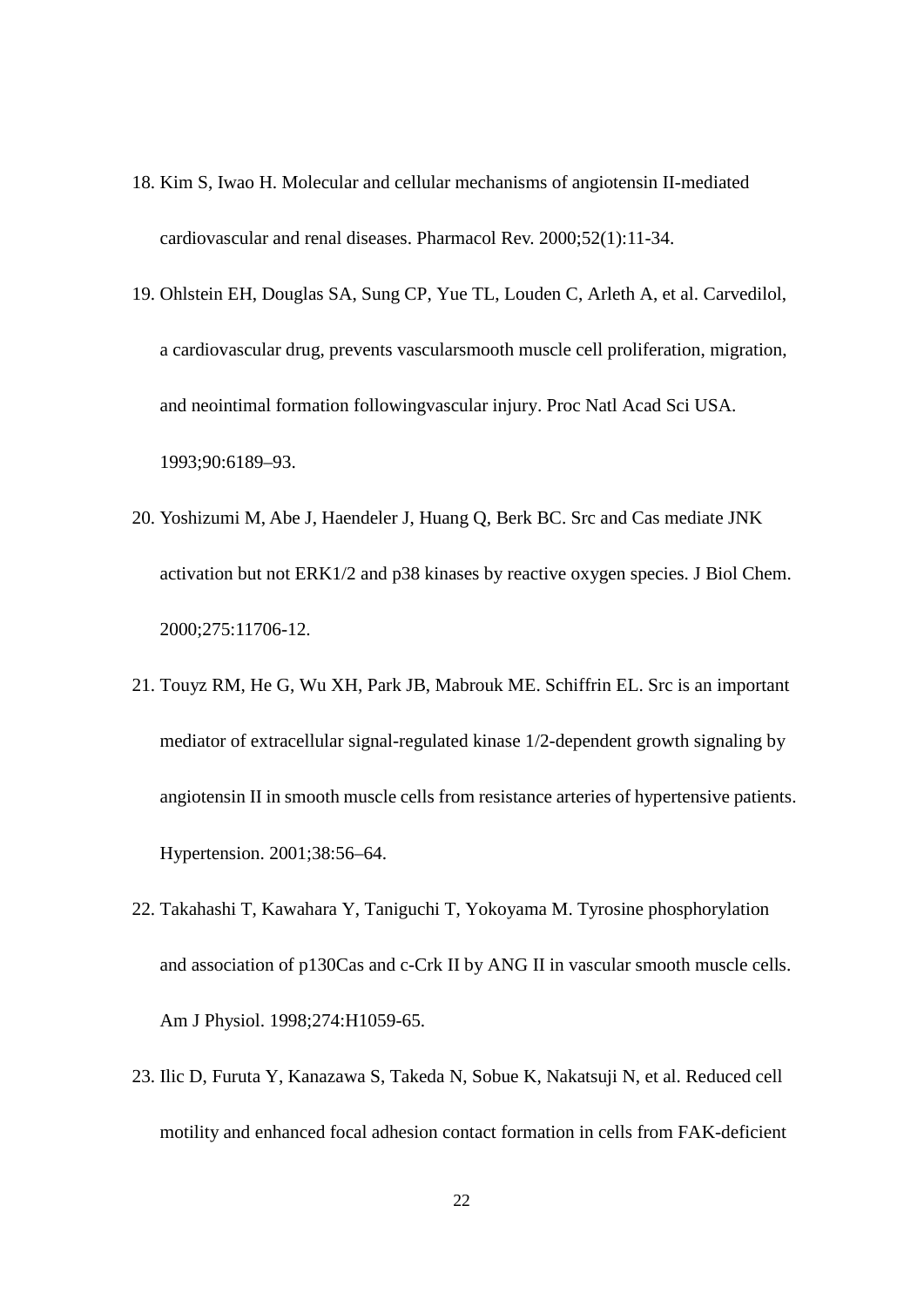mice. Nature. 1995;377:539–544.

- 24. Ishida T, Ishida M, Suero J, Takahashi M, Berk BC. Agonist-stimulated cytoskeletal reorganization and signal transduction at focal adhesions in vascular smooth muscle cells require c-Src. J Clin Investig. 1999;103:789–97.
- 25. Ishida M, Ishida T, Thomas SM, Berk BC. Activation of extracellular signal-regulated kinases (ERK1/2) by angiotensin II is dependent on c-Src in vascular smooth muscle cells. Circ Res. 1998;82:7–12.
- 26. Mochizuki S, Dahlöf B, Shimizu M, [Ikewaki K,](http://www.ncbi.nlm.nih.gov/sites/entrez?Db=pubmed&Cmd=Search&Term=%22Ikewaki%20K%22%5BAuthor%5D&itool=EntrezSystem2.PEntrez.Pubmed.Pubmed_ResultsPanel.Pubmed_DiscoveryPanel.Pubmed_RVAbstractPlus) [Yoshikawa M,](http://www.ncbi.nlm.nih.gov/sites/entrez?Db=pubmed&Cmd=Search&Term=%22Yoshikawa%20M%22%5BAuthor%5D&itool=EntrezSystem2.PEntrez.Pubmed.Pubmed_ResultsPanel.Pubmed_DiscoveryPanel.Pubmed_RVAbstractPlus) [Taniguchi I,](http://www.ncbi.nlm.nih.gov/sites/entrez?Db=pubmed&Cmd=Search&Term=%22Taniguchi%20I%22%5BAuthor%5D&itool=EntrezSystem2.PEntrez.Pubmed.Pubmed_ResultsPanel.Pubmed_DiscoveryPanel.Pubmed_RVAbstractPlus) et al. Valsartan in a Japanese population with hypertension and other cardiovascular disease (Jikei Heart Study): a randomised, open-label, blinded endpoint morbidity-mortality study. Lancet. 2007;369:1431-9.
- 27. Kondo J, Sone T, Tsuboi H, [Mukawa H,](http://www.ncbi.nlm.nih.gov/sites/entrez?Db=pubmed&Cmd=Search&Term=%22Mukawa%20H%22%5BAuthor%5D&itool=EntrezSystem2.PEntrez.Pubmed.Pubmed_ResultsPanel.Pubmed_DiscoveryPanel.Pubmed_RVAbstractPlus) [Morishima I,](http://www.ncbi.nlm.nih.gov/sites/entrez?Db=pubmed&Cmd=Search&Term=%22Morishima%20I%22%5BAuthor%5D&itool=EntrezSystem2.PEntrez.Pubmed.Pubmed_ResultsPanel.Pubmed_DiscoveryPanel.Pubmed_RVAbstractPlus) [Uesugi M,](http://www.ncbi.nlm.nih.gov/sites/entrez?Db=pubmed&Cmd=Search&Term=%22Uesugi%20M%22%5BAuthor%5D&itool=EntrezSystem2.PEntrez.Pubmed.Pubmed_ResultsPanel.Pubmed_DiscoveryPanel.Pubmed_RVAbstractPlus) et al. Effects of low-dose angiotensin II receptor blocker candesartan on cardiovascular events in patients with coronary artery disease. Am Heart J. 2003;146:E20.
- 28. [Fox KM.](http://www.ncbi.nlm.nih.gov/sites/entrez?Db=pubmed&Cmd=Search&Term=%22Fox%20KM%22%5BAuthor%5D&itool=EntrezSystem2.PEntrez.Pubmed.Pubmed_ResultsPanel.Pubmed_DiscoveryPanel.Pubmed_RVAbstractPlus) [EURopean trial On reduction of cardiac events with Perindopril in stable](http://www.ncbi.nlm.nih.gov/sites/entrez?Db=pubmed&Cmd=Search&Term=%22EURopean%20trial%20On%20reduction%20of%20cardiac%20events%20with%20Perindopril%20in%20stable%20coronary%20Artery%20disease%20Investigators%22%5BCorporate%20Author%5D&itool=EntrezSystem2.PEntrez.Pubmed.Pubmed_ResultsPanel.Pubmed_DiscoveryPanel.Pubmed_RVAbstractPlus)  [coronary Artery disease Investigators:](http://www.ncbi.nlm.nih.gov/sites/entrez?Db=pubmed&Cmd=Search&Term=%22EURopean%20trial%20On%20reduction%20of%20cardiac%20events%20with%20Perindopril%20in%20stable%20coronary%20Artery%20disease%20Investigators%22%5BCorporate%20Author%5D&itool=EntrezSystem2.PEntrez.Pubmed.Pubmed_ResultsPanel.Pubmed_DiscoveryPanel.Pubmed_RVAbstractPlus) Efficacy of perindopril in reduction of cardiovascular events among patients with stable coronary artery disease: randomised, double-blind, placebo-controlled, multicentre trial (the EUROPA study). Lancet.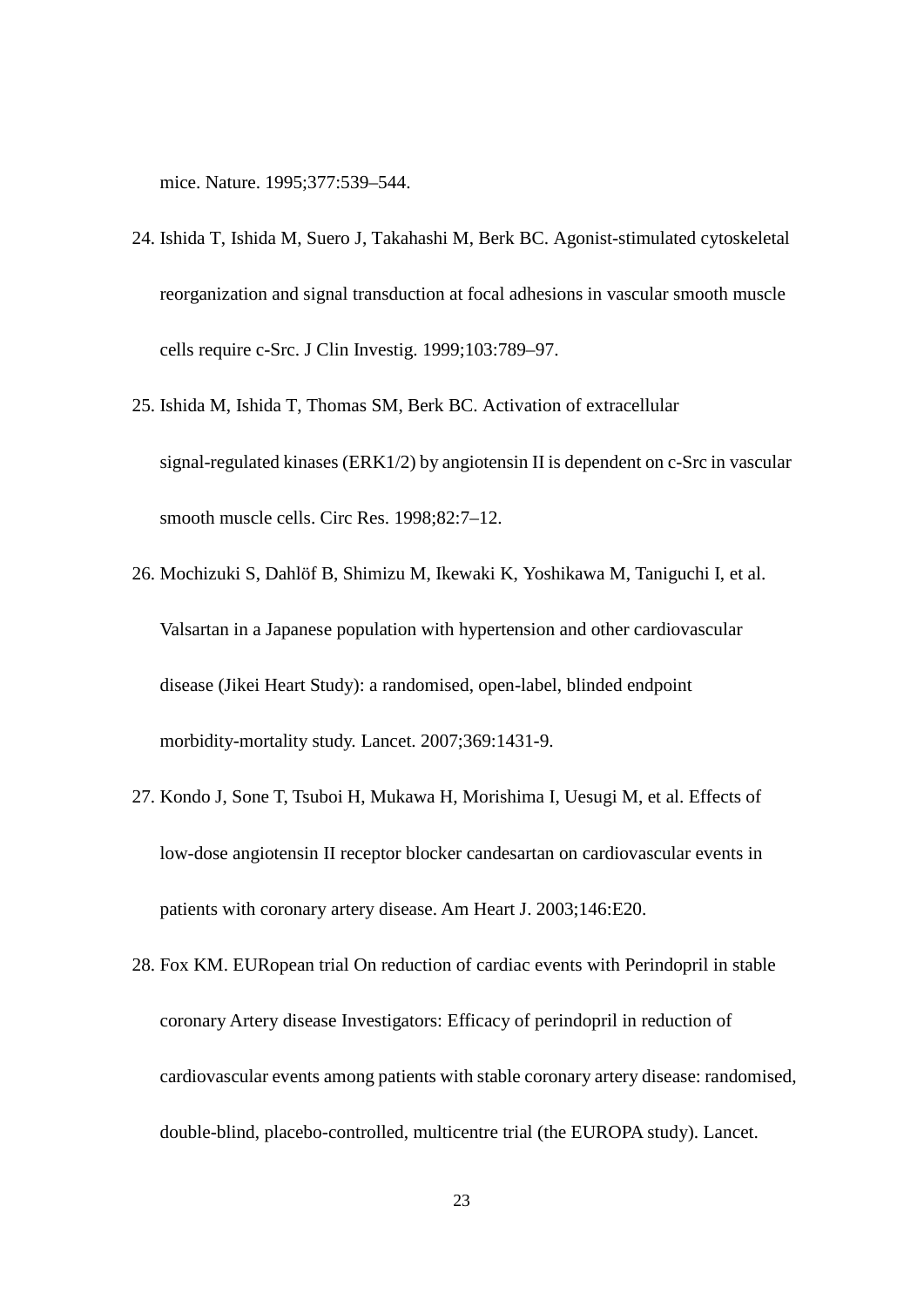2003;362(9386):782-8.

- 29. Yusuf S, Sleight P, [Pogue J,](http://www.ncbi.nlm.nih.gov/sites/entrez?Db=pubmed&Cmd=Search&Term=%22Pogue%20J%22%5BAuthor%5D&itool=EntrezSystem2.PEntrez.Pubmed.Pubmed_ResultsPanel.Pubmed_DiscoveryPanel.Pubmed_RVAbstractPlus) [Bosch J,](http://www.ncbi.nlm.nih.gov/sites/entrez?Db=pubmed&Cmd=Search&Term=%22Bosch%20J%22%5BAuthor%5D&itool=EntrezSystem2.PEntrez.Pubmed.Pubmed_ResultsPanel.Pubmed_DiscoveryPanel.Pubmed_RVAbstractPlus) [Davies R,](http://www.ncbi.nlm.nih.gov/sites/entrez?Db=pubmed&Cmd=Search&Term=%22Davies%20R%22%5BAuthor%5D&itool=EntrezSystem2.PEntrez.Pubmed.Pubmed_ResultsPanel.Pubmed_DiscoveryPanel.Pubmed_RVAbstractPlus) [Dagenais G.](http://www.ncbi.nlm.nih.gov/sites/entrez?Db=pubmed&Cmd=Search&Term=%22Dagenais%20G%22%5BAuthor%5D&itool=EntrezSystem2.PEntrez.Pubmed.Pubmed_ResultsPanel.Pubmed_DiscoveryPanel.Pubmed_RVAbstractPlus) Effects of an angiotensin-converting-enzyme inhibitor, ramipril, on cardiovascular events in high-risk patients. The Heart Outcomes Prevention Evaluation Study Investigators. N Engl J Med. 2000;342(3):145-53.
- 30. [Clark MA,](http://www.ncbi.nlm.nih.gov/sites/entrez?Db=pubmed&Cmd=Search&Term=%22Clark%20MA%22%5BAuthor%5D&itool=EntrezSystem2.PEntrez.Pubmed.Pubmed_ResultsPanel.Pubmed_DiscoveryPanel.Pubmed_RVAbstractPlus) [Guillaume G,](http://www.ncbi.nlm.nih.gov/sites/entrez?Db=pubmed&Cmd=Search&Term=%22Guillaume%20G%22%5BAuthor%5D&itool=EntrezSystem2.PEntrez.Pubmed.Pubmed_ResultsPanel.Pubmed_DiscoveryPanel.Pubmed_RVAbstractPlus) [Pierre-Louis HC.](http://www.ncbi.nlm.nih.gov/sites/entrez?Db=pubmed&Cmd=Search&Term=%22Pierre-Louis%20HC%22%5BAuthor%5D&itool=EntrezSystem2.PEntrez.Pubmed.Pubmed_ResultsPanel.Pubmed_DiscoveryPanel.Pubmed_RVAbstractPlus) Angiotensin II induces proliferation of cultured rat astrocytes through c-Jun N-terminal kinase. [Brain Res Bull.](javascript:AL_get(this,%20) 2008;75(1):101-6.
- 31. [Zhang A,](http://www.ncbi.nlm.nih.gov/sites/entrez?Db=pubmed&Cmd=Search&Term=%22Zhang%20A%22%5BAuthor%5D&itool=EntrezSystem2.PEntrez.Pubmed.Pubmed_ResultsPanel.Pubmed_DiscoveryPanel.Pubmed_RVAbstractPlus) [Ding G,](http://www.ncbi.nlm.nih.gov/sites/entrez?Db=pubmed&Cmd=Search&Term=%22Ding%20G%22%5BAuthor%5D&itool=EntrezSystem2.PEntrez.Pubmed.Pubmed_ResultsPanel.Pubmed_DiscoveryPanel.Pubmed_RVAbstractPlus) [Huang S,](http://www.ncbi.nlm.nih.gov/sites/entrez?Db=pubmed&Cmd=Search&Term=%22Huang%20S%22%5BAuthor%5D&itool=EntrezSystem2.PEntrez.Pubmed.Pubmed_ResultsPanel.Pubmed_DiscoveryPanel.Pubmed_RVAbstractPlus) [Wu Y,](http://www.ncbi.nlm.nih.gov/sites/entrez?Db=pubmed&Cmd=Search&Term=%22Wu%20Y%22%5BAuthor%5D&itool=EntrezSystem2.PEntrez.Pubmed.Pubmed_ResultsPanel.Pubmed_DiscoveryPanel.Pubmed_RVAbstractPlus) [Pan X,](http://www.ncbi.nlm.nih.gov/sites/entrez?Db=pubmed&Cmd=Search&Term=%22Pan%20X%22%5BAuthor%5D&itool=EntrezSystem2.PEntrez.Pubmed.Pubmed_ResultsPanel.Pubmed_DiscoveryPanel.Pubmed_RVAbstractPlus) [Guan X](http://www.ncbi.nlm.nih.gov/sites/entrez?Db=pubmed&Cmd=Search&Term=%22Guan%20X%22%5BAuthor%5D&itool=EntrezSystem2.PEntrez.Pubmed.Pubmed_ResultsPanel.Pubmed_DiscoveryPanel.Pubmed_RVAbstractPlus) et al. c-Jun NH2-terminal kinase mediation of angiotensin II-induced proliferation of human mesangial cells. [Am J](javascript:AL_get(this,%20)  [Physiol Renal Physiol.](javascript:AL_get(this,%20) 2005;288(6):F1118-24.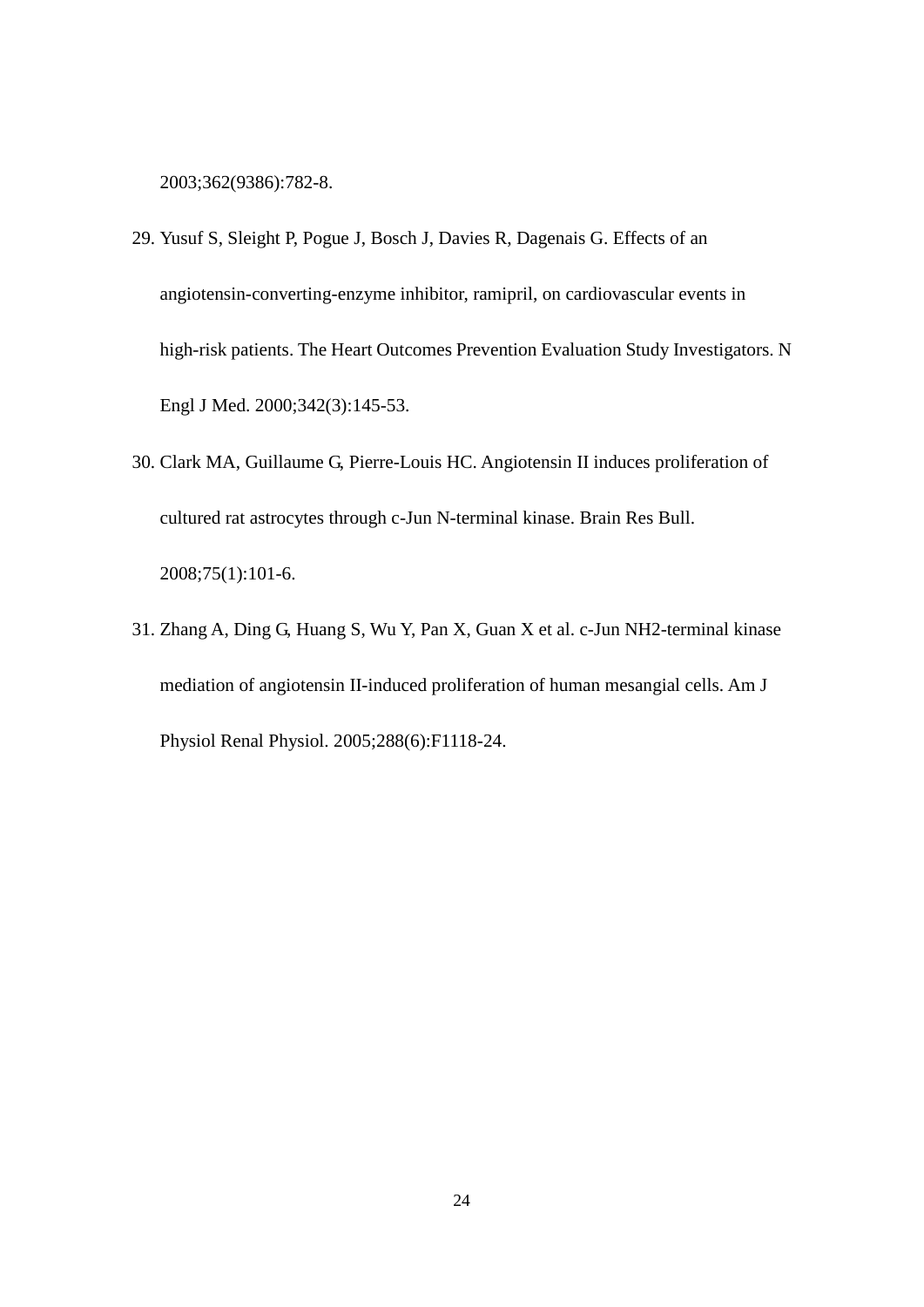### **Figure Legends**

**Fig. 1.** Time courses for angiotensin II (AII)-induced activation of extracellular signal-regulated kinases (ERK1/2), c-Jun N-terminal kinase (JNK), and Src in rat aortic smooth muscle cell (RASMC). The cell culture medium was replaced with serum-free medium for 48 h. The cells were then stimulated by 10 nM AII for indicated periods. The activities of ERK1/2 (A) and JNK (B) and phosphorylation of Src (C) were measured as described under *Materials and Methods*. Densitometric analysis of each value was normalized by arbitrarily setting the densitometric value of control cells to 1.0. Each point represents the mean SD  $(n = 3)$ 

**Fig. 2.** Concentration-response curves for angiotensin II (AII)-induced activation of extracellular signal-regulated kinases (ERK1/2), c-Jun N-terminal kinase (JNK), and Src in rat aortic smooth muscle cell (RASMC). The cell culture medium was replaced with serum-free medium for 48 h. Then, the cells were stimulated by indicated concentrations of AII. ERK1/2 and JNK activations were determined by a 5-min incubation period, while Src activation was determined by a 2-min incubation period. The activities of ERK1/2 (A) and JNK (B) and phosphorylation of Src (C) were measured as described under *Materials and Methods*. Densitometric analysis of each value was normalized by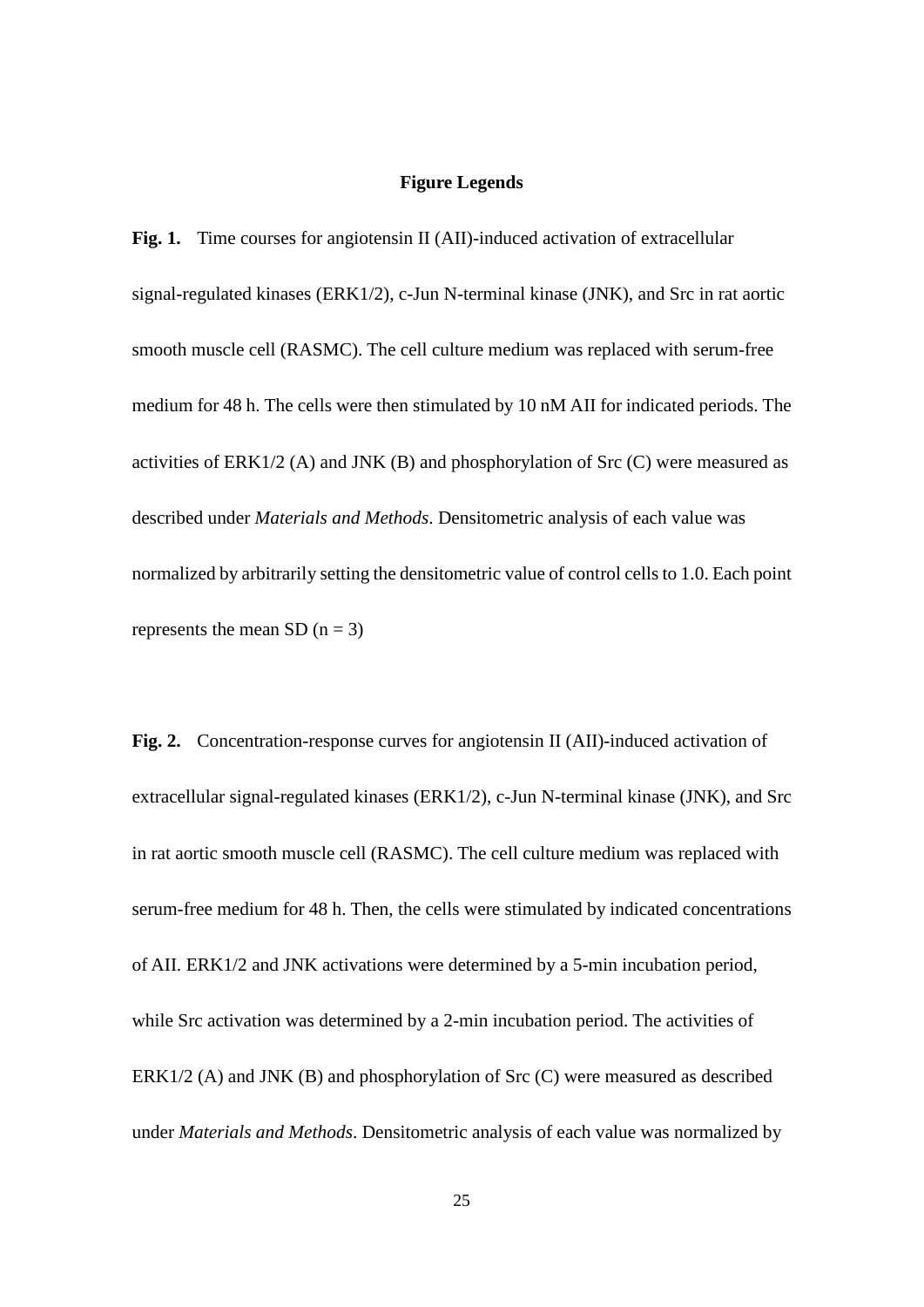arbitrarily setting the densitometric value of control cells to 1.0. Each point represents mean SD  $(n = 3)$ 

**Fig. 3.** Inhibitory effect of olmesartan on angiotensin II (AII)-induced extracellular signal-regulated kinases (ERK1/2) and c-Jun N-terminal kinase (JNK) activation in rat aortic smooth muscle cell (RASMC). The cell culture medium was replaced with serum-free medium for 48 h. Then, the cells were pretreated with or without olmesartan of indicated concentrations for 5 min followed by stimulation with or without 10 nM AII for 5 min. The activities of ERK1/2 (A) and JNK (B) were measured as described under *Materials and Methods*. Densitometric analysis of each value was normalized by arbitrarily setting the densitometric value of control cells to 1.0. The asterisks represent values that were significantly different from the values of AII stimulation in normal RASMC (\*\* $P < 0.01$ ). Each value represents mean SD (n = 3)

**Fig. 4.** Comparison of the inhibitory effects of olmesartan and PP2 on angiotensin II (AII)-induced extracellular signal-regulated kinases (ERK1/2) and c-Jun N-terminal kinase (JNK) activations in rat aortic smooth muscle cell (RASMC). After culturing in serum-free medium for 48 h, the cells were pretreated with or without 10  $\mu$ M PP2 for 1 h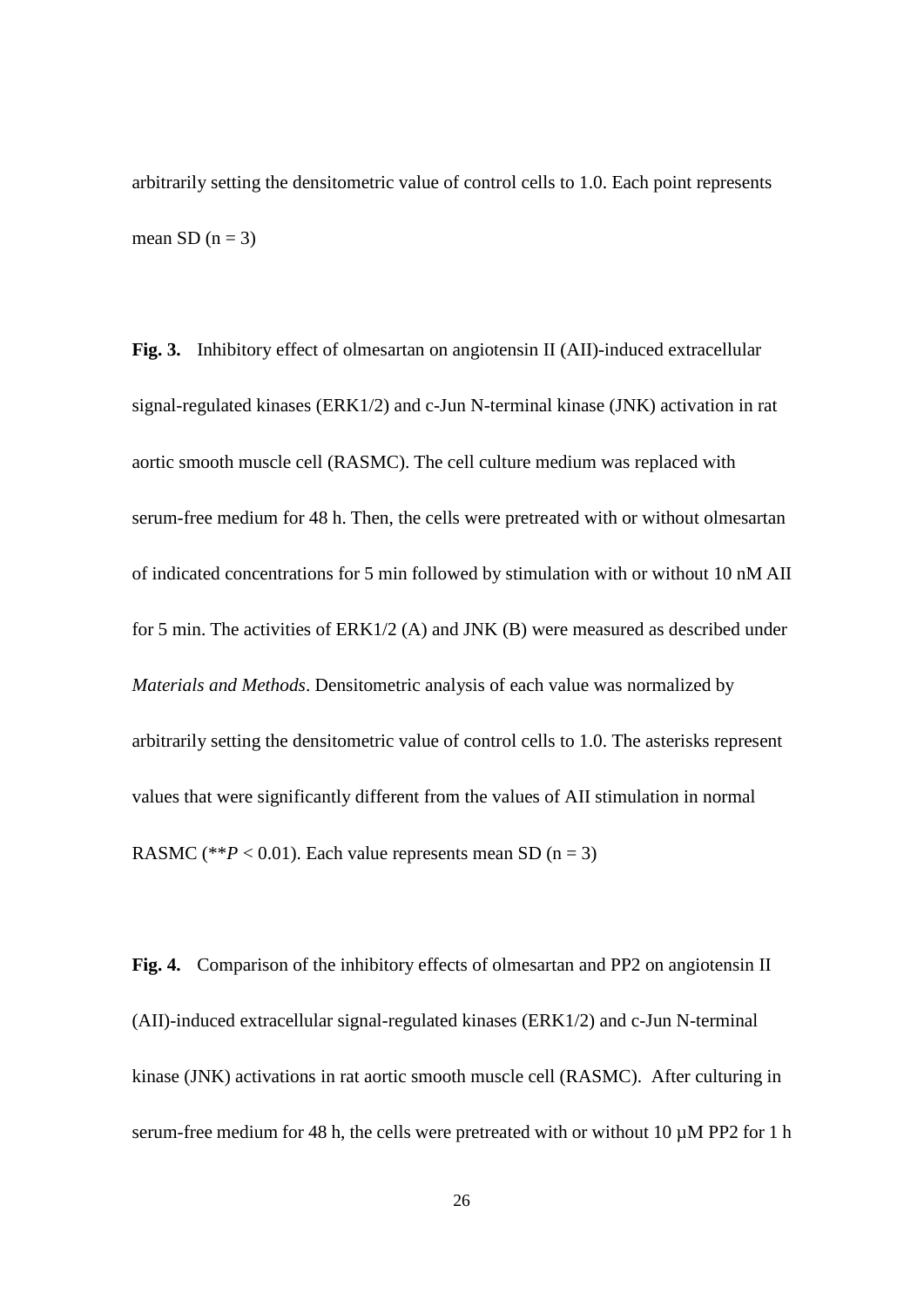or pretreated with or without 10 nM olmesartan for 5 min. Then, the cells were treated with or without 10 nM AII for 5 min. The activities of  $ERK1/2$  (A) and JNK (B) were measured as described under *Materials and Methods*. Densitometric analysis of each value was normalized by arbitrarily setting the densitometric value of control cells to 1.0. The asterisks represent values that were significantly different from the values of Ang II stimulation in normal RASMC (\*\* $P < 0.01$ ). Each value represents mean SD (n = 3)

**Fig. 5.** Inhibitory effect of olmesartan on angiotensin II (AII)-induced rat aortic smooth muscle cell (RASMC) migration. Cells were pretreated with or without olmesartan for 5 min. Then, the cells were treated with or without 100 nM AII, and wounded using a yellow pipette tip, and cultured for 24 h. After these cells were stained and photographed, the cells between the 2 rims were counted under 5 different microscope fields. Values were normalized by arbitrarily setting the counts of control cells to 1.0. The asterisks represent values that were significantly different from the values of Ang II stimulation in normal RASMC (\*\* $P < 0.01$ , \* $P < 0.05$ ). Each value represents mean SD (n = 3)

**Fig. 6.** Inhibitory effect of olmesartan, U0126, SP600125, and PP2 on angiotensin II (AII)-induced rat aortic smooth muscle cell (RASMC) migration. Cells were pretreated